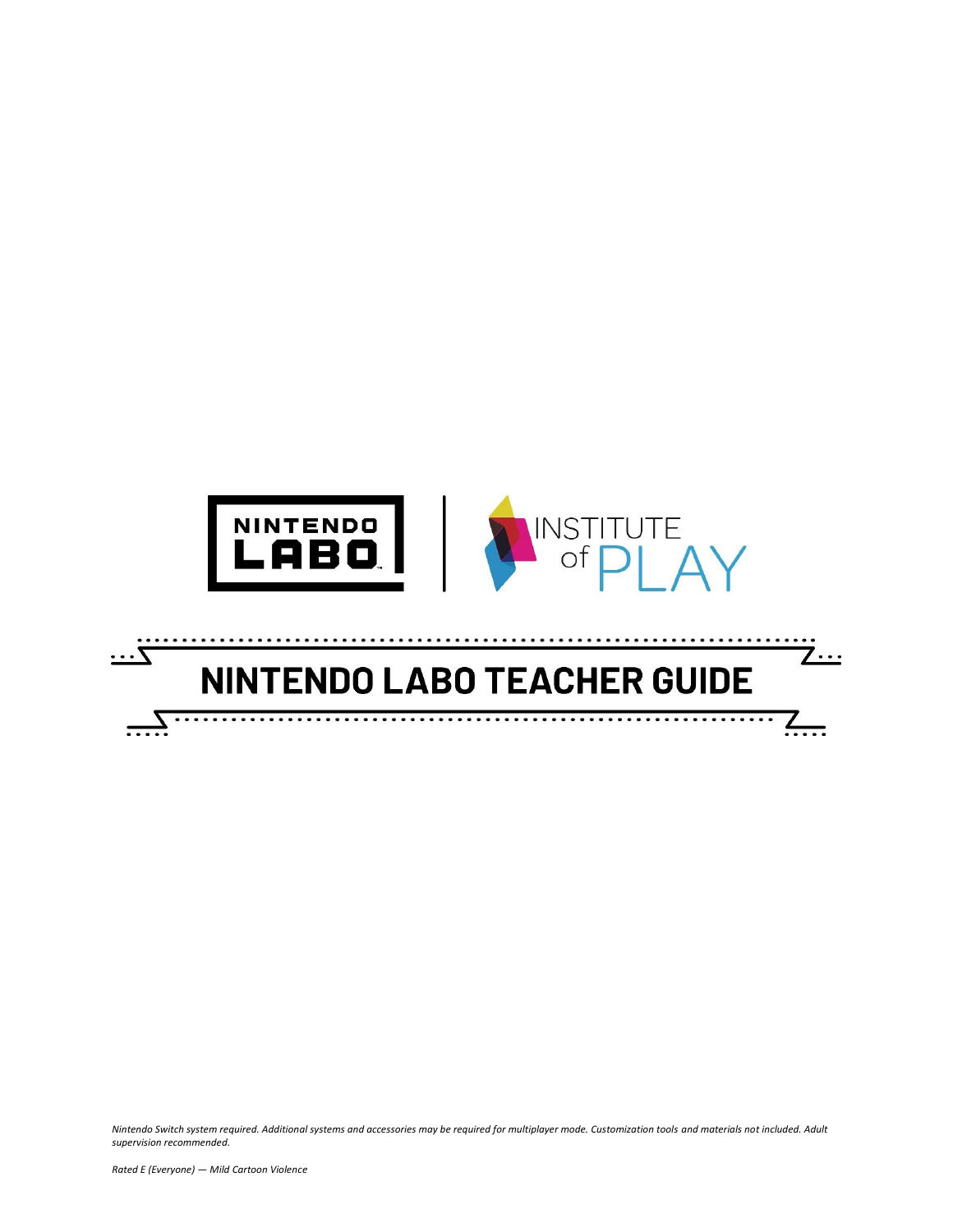## **Nintendo Labo** Educator Guide

Table of Contents

## **1. [INTRODUCING NINTENDO LABO](#page-2-0)**

- a. What is Nintendo Labo?
- b. What is Nintendo Switch?
- c. How is Nintendo Labo Used?
- d. Who is Nintendo Labo For?

## **2. [WHY IS NINTENDO LABO VALUABLE FOR STUDENTS?](#page-3-0)**

a. Meeting Standards with Nintendo Labo

## **3. [BECOMING FAMILIAR WITH NINTENDO LABO](#page-3-1)**

- a. How Nintendo Labo Works
	- b. Experimenting through Design Challenges

## **4. [CLASSROOM MANAGEMENT WITH NINTENDO LABO](#page-4-0)**

- a. Student Groupings and Roles
- b. Materials and Organization
- c. Student Problem Solving

## **5. [GETTING STARTED WITH NINTENDO LABO IN THE CLASSROOM](#page-5-0)**

- a. Mini-Lesson: Making with Nintendo Labo
- b. Mini-Lesson: Playing with Nintendo Labo
- c. Mini-Lesson: Discovering with Nintendo Labo
- **6. [NINTENDO LABO LESSONS](#page-9-0)**
- **7. [LESSON-PLAN DESIGN](#page-14-0)**
- **8. [NINTENDO LABO TIPS AND TRICKS](#page-19-0)**
	- a. Solving Common Problems
	- b. Decorating Your Creations
	- c. Support Resources
- **9. [NINTENDO LABO COMMUNITY](#page-21-0)**
	- a. Share Your Ideas
		- b. Contact Us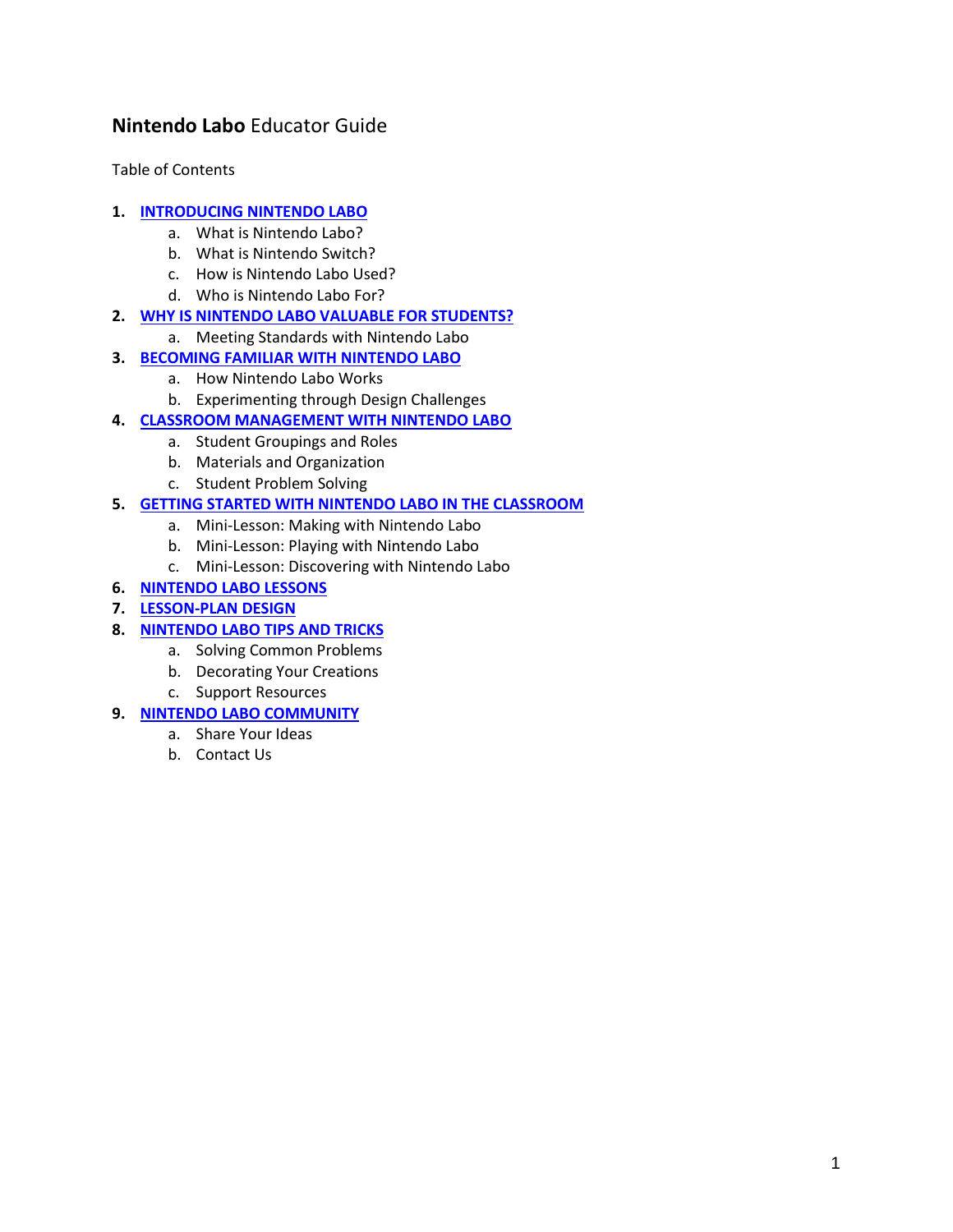## <span id="page-2-0"></span>**1. INTRODUCING NINTENDO LABO**

## **a. What is Nintendo Labo?**

Nintendo Labo™ kits provide the tools (software, cardboard, grommets, string, etc.) to make DIY creations called Toy-Con. The Nintendo Labo: Variety Kit, featured in this guide, includes materials to create a Fishing Rod, Motorbike, House, Piano, and two RC Cars. With these Toy-Con creations, kids can play games through a mix of physical and digital experiences, discover how Nintendo Switch™ technology brings it all to life, and even create and program original Toy-Con projects.

Nintendo Labo is comprised of three core experiences: Make, Play and Discover.

- **MAKE.** In the Make phase, students will collaborate to construct Toy-Con creations. During this phase, students work together and build key 21st-century skills, such as communication, collaboration, problem solving and engineering. The Make phase also encourages a great deal of tenacity in students. Nintendo Labo encourages students to keep trying, even as they face new challenges while working together to build their Toy-Con creations. And the beauty of Nintendo Labo is that you can always go back and fix mistakes.
- **PLAY.** During the Play phase, students enjoy playing with the Toy-Con creations they built! They can play games with their Toy-Con creations on the Nintendo Switch system and engage in challenges incorporating their Toy-Con creations (e.g., relay races or obstacle courses).
- **DISCOVER.** The Discover phase is where things really get interesting! In the Discover Phase, students can use a mode called Toy-Con Garage to interact with their Toy-Con creations in new ways and even design new creations! Toy-Con Garage offers students a simple dragand-drop programming interface that uses a series of connected inputs and outputs to create different behaviors and interactions.

## **b. What is Nintendo Switch?**

Nintendo Switch combines the power of a home console with the mobility of a handheld device, facilitating unique experiences that can be shared in a variety of settings. The technology inside the Nintendo Switch system and Joy-Con™ controllers—including gyroscopes, accelerometers, an infrared camera and more—powers the Nintendo Labo experience and encourages kids to explore, tinker, problem-solve and, in the process, get excited about design and technology.

## **c. How is Nintendo Labo used?**

Nintendo Labo kits combine physical and digital play patterns that support the development of 21stcentury skills such as creativity, collaboration, critical thinking and problem-solving. The kits provide a fun way for kids to explore basic STEAM topics together and be entertained while building a fundamental understanding of the technology behind them.

## **d. Who is Nintendo Labo designed for?**

While grade-school kids are the primary demographic for Nintendo Labo, the kits are designed to have a very broad appeal. Ever since the first two Nintendo Labo kits debuted in April, people of all ages have become amateur inventors using a mode included in the software called Toy-Con Garage. Toy-Con Garage introduces basic principles of programming, allowing anyone to use the tools and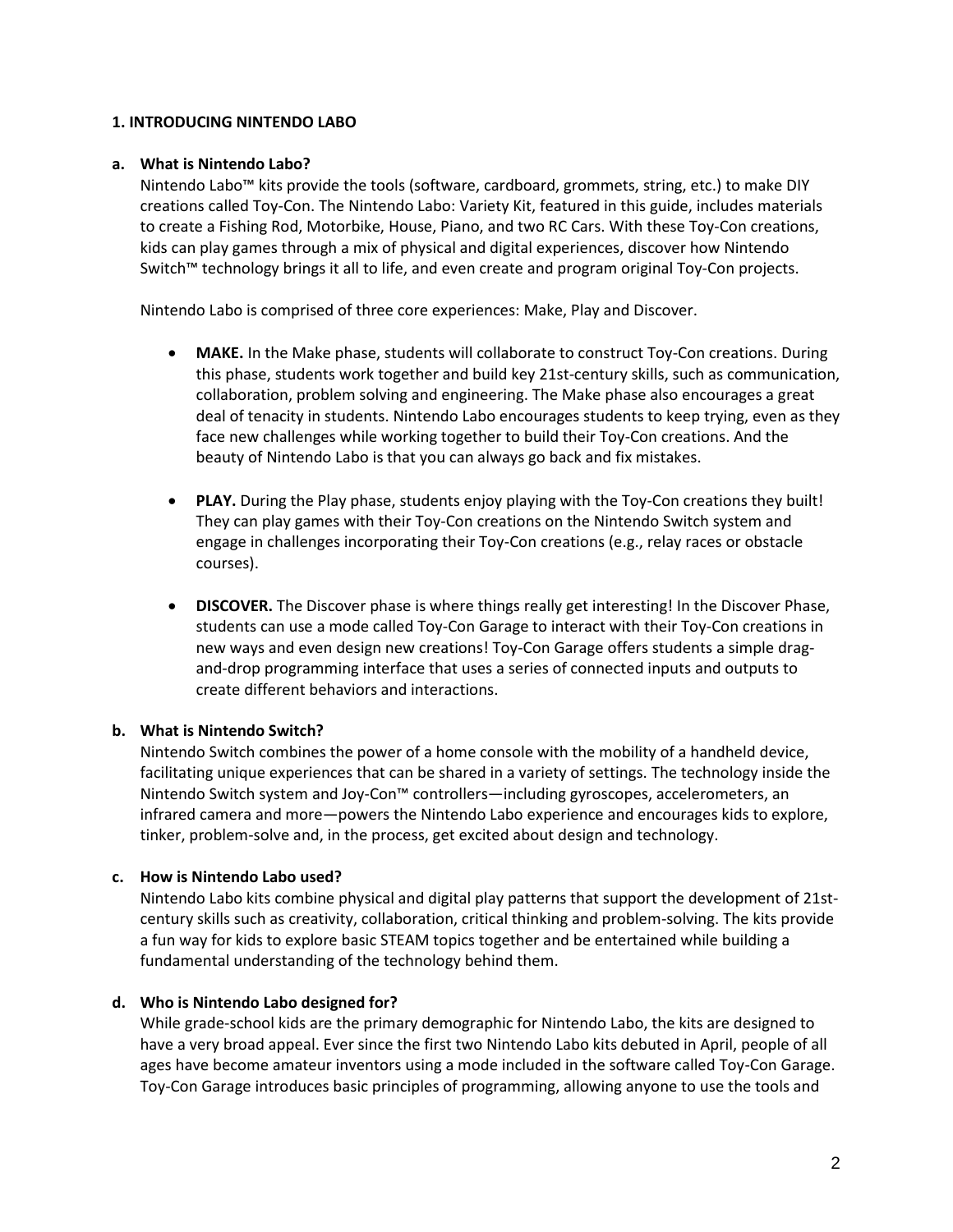technology within each kit to develop their own imaginative creations, from fully realized musical instruments to analog clocks and much more.

## <span id="page-3-0"></span>**2. WHY IS NINTENDO LABO VALUABLE FOR STUDENTS?**

Nintendo Labo is a powerful learning tool that hits on the basics of the following important themes in education today: STEAM, the Maker Movement, project-based learning, personalized learning, and design thinking. Nintendo Labo also fosters key 21<sup>st</sup>-century skills such as communication, collaboration, creativity, critical thinking and problem solving.

## **a. Meeting Standards with Nintendo Labo**

Lessons or activities that incorporate Nintendo Labo align well to current standards, such as the Next Generation Science Standards (NGSS) and Common Core State Standards (CCSS). The best standards alignment can be made to NGSS for Engineering, Technology, and Applications of Science (ETS).

Elementary school students who demonstrate understanding can:

- K-2-ETS1-1 Ask questions, make observations, and gather information about a situation people want to change in order to define a simple problem that can be solved through the development of a new or improved object or tool.
- K-2-ETS1-2 Develop a simple sketch, drawing, or physical model to illustrate how the shape of an object helps it function as needed to solve a given problem.
- 3-5-ETS1-1 Define a simple design problem reflecting a need or a want that includes specified criteria for success and constraints on materials, time, or cost.
- 3-5-ETS1-2 Generate and compare multiple possible solutions to a problem based on how well each is likely to meet the criteria and constraints of the problem.

## <span id="page-3-1"></span>**3. BECOMING FAMILIAR WITH NINTENDO LABO**

## **a. How Nintendo Labo Works**

The features of the Nintendo Switch system and the Joy-Con controllers bring the Nintendo Labo experience to life. The controllers contain HD Rumble, an IR Motion Camera and gyro sensors and accelerometers that enable motion controls, and the Nintendo Switch screen includes a multi-touch capacitive touch screen.

The Nintendo Switch software included in every Nintendo Labo kit includes interactive instructions for building the various Toy-Con creations; games that kids can play using the Toy-Con creations they've built; tutorials that teach them how everything works; and a variety of digital tools that extend the experience even further. For example, kids can record original compositions with the Toy-Con Piano, create original tracks to race on using the Toy-Con Motorbike, and compete against a friend with two Toy-Con RC Cars. (additional Joy-Con controllers required)

## **b. Toy-Con Garage**

Toy-Con Garage was briefly mentioned above, but there's so much to explore with this mode that we want to dive a little deeper! In this mode, kids can apply what they've learned during the Make, Play and Discover parts of the experience to invent new ways to play. Toy-Con Garage features a simple user interface, touchscreen controls, and handy tutorials designed to get players of all ages started with basic programming concepts. It empowers kids to experiment with their Toy-Con creations—changing their actions and adding new functionality—and even craft original creations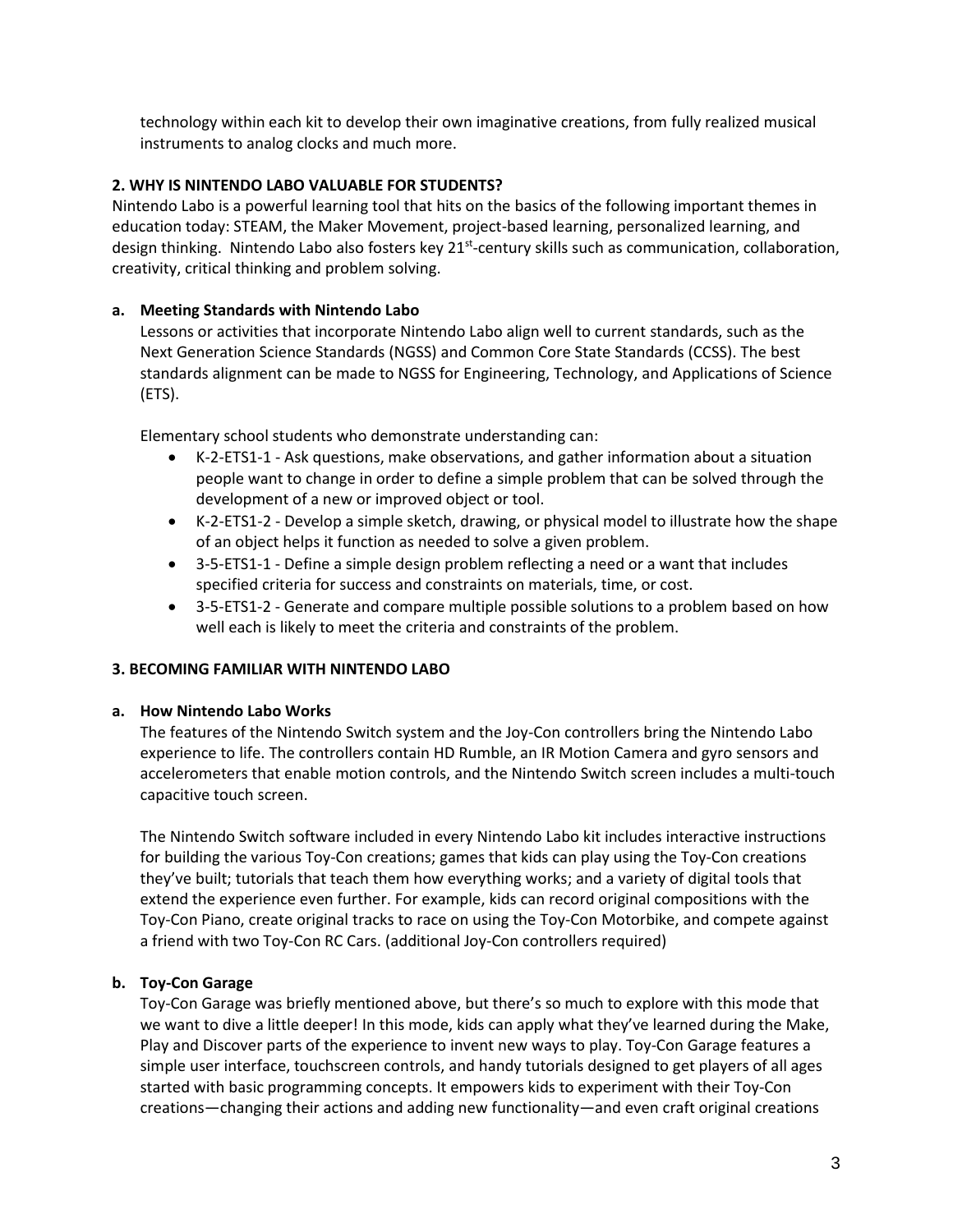using common household/classroom items like cardboard, construction paper, markers and paper cups.

With Toy-Con Garage, the possibilities of Nintendo Labo are almost limitless, but the core principles are very simple and based on connecting objects called "nodes" together to create different reactions. There are three types of nodes to program. The basic functions are programmed through input nodes (what a user does) and output nodes (what happens as a result). A kid could choose a certain button on one of the Joy-Con controllers as an input node, and a specific sound as the resulting output node. After selecting the input and output, they simply need to connect the two nodes by dragging their finger across the Nintendo Switch touch screen. Kids can take things a step further by adding additional parameters to their program, using a "middle node" (IF, NOT, AND). For example, if the input/output is to push the X Button on the right Joy-Con controller to play a cat sound, then students could add a middle node stating that the sound will only play if the button is pressed AND the controller is tilted downward. Students can use their imaginations to create anything from musical instruments to analog clocks—and even design their own simple games.

## <span id="page-4-0"></span>**4. CLASSROOM MANAGEMENT WITH NINTENDO LABO**

Using Nintendo Labo in the classroom gives students a unique opportunity to learn, practice and demonstrate their understanding of ideas in engaging ways. It is important, however, to pay close attention to the management of materials and students so that your experience is successful. There are several things to keep in mind—outlined in this section—that can help your students unlock the power of Nintendo Labo and glean the most from the experience.

We encourage teachers to see the time with Nintendo Labo as part of the critical learning that happens in classrooms every day, helping students apply what they know about your classroom behavior expectations to the Nintendo Labo experience. Be clear that you expect students to uphold classroom norms, even while they are at play.

## **a. Student Groupings and Roles**

Great classroom experiences require everyone to participate. As the teacher, if you can create an atmosphere where all students feel like they are participating and being held accountable for their participation, you'll decrease the potential for management issues.

It is recommended that students work with Nintendo Labo in pairs or small groups (3-4 students). The ideal number may vary slightly based on the Toy-Con creation (e.g., RC Car, Fishing Rod, or Motorbike) they're building, and which part of the Session they're in: Make, Play, or Discover. While you would not want more than four students building a Toy-Con creation together, two small groups could share the same Nintendo Switch system as they build separate sets of the same Toy-Con creation.

Larger groups can be challenging, and students may become frustrated if they're unable to see the Nintendo Switch screen or contribute to the building process. As with other classroom activities, make sure to mindfully group students and consider setting up the experience as part of a station activity, so all students are set up to optimize focus and success.

In order to ensure higher levels of collaboration, it is important to assign student roles in each group. Roles that have worked well are: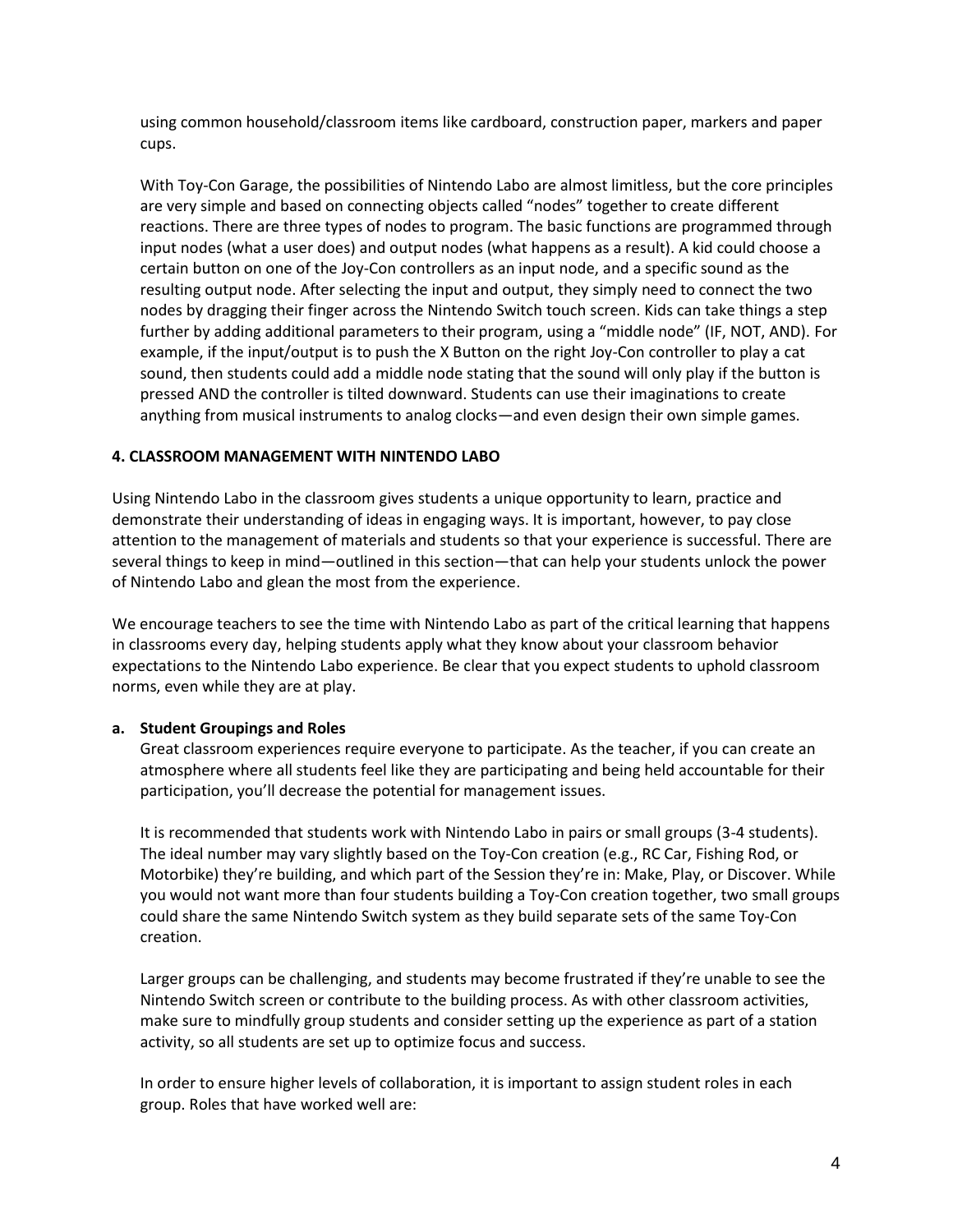- **Nintendo Switch Driver:** The student(s) who holds and navigates the interactive Nintendo Labo instructions on the Nintendo Switch system.
- **The Builder:** The student(s) who manipulates the cardboard to build the Toy-Con creation.
- **Project Manager:** The student who makes sure that other students in the group stay on task and focused on their roles.
- **Fun Patrol:** The student who makes sure the group is smiling and having fun while learning.

All students should have the opportunity to perform each role, so it is important to alternate throughout the building process—approximately every 7-10 minutes, depending on the complexity of the Toy-Con project.

It is always great to leverage student experts in the room as well. If there are students who have played with Nintendo Labo in the past, you might consider putting them in different groups, so each group has an "expert" or "mentor."

## **b. Materials and Organization**

There are many—often small but important—pieces needed to build a Nintendo Labo creation, and in the more advanced creations, numerous sheets of cardboard. When multiple groups in a classroom are building a Toy-Con creation, it is very easy to lose, mix-up, or misplace pieces, so storage becomes very important especially if building happens over several sessions.

From the beginning of building, every group should have a small storage bin or paper bag labeled with their group number for storing cardboard sheets and individual pieces needed for the Make process. They should have a separate bag set aside for recycling scraps that are no longer needed. This way, a group can very easily keep track of their parts and pick up where they left off last time.

## **c. Student Problem Solving**

In working with Nintendo Labo, it is important to establish norms and procedures for what students should do when they're feeling stuck. Students can easily support each other in solving many common challenges, allowing for higher levels of peer support and collaboration. Some educators have employed an "Ask Three Before Me" rule, in which students must ask three peers for help before asking the teacher.

Using the Nintendo Switch touch screen to navigate the interactive instructions, students can hold the rewind or forward buttons to quickly re-watch (or preview) an instruction. The instructions can also be manipulated 360 degrees and zoomed in/out, allowing students to see different perspectives and troubleshoot any potentially tricky steps.

## <span id="page-5-0"></span>**5. GETTING STARTED WITH NINTENDO LABO IN THE CLASSROOM**

There are three sections within the Nintendo Labo experience: Make, Play and Discover. All three types of interaction offer distinct benefits and learning opportunities for students. When using Nintendo Labo in the classroom, we suggest offering students experiences from each type of interaction. Below, you will find mini-lessons that will introduce your students to the Nintendo Labo experience.

## **MAKE**

*Mini-Lesson: Making with Nintendo Labo*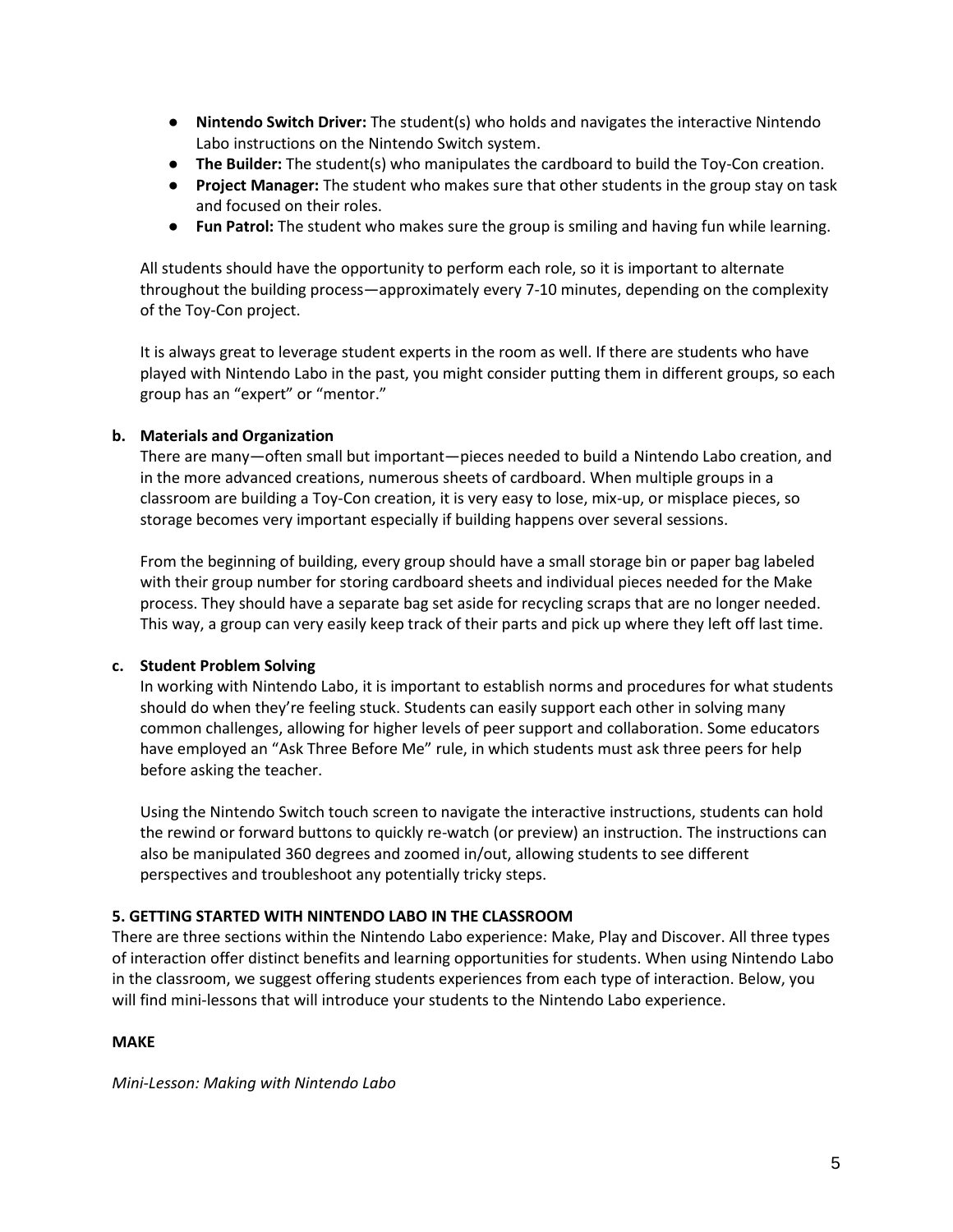## Constructing the RC Cars

A great way to introduce students to building with Nintendo Labo is by having them build an RC Car. This is the simplest Toy-Con creation, allowing students to experience success quickly while familiarizing themselves with many key concepts of Nintendo Labo. Building the RC Car will teach students how to navigate the Nintendo Labo software interface on the Nintendo Switch system and serve as a model for future Toy-Con construction. Below is a sample lesson plan for building the RC Car.

## **Title:** RC Car Construction

## **Time:** 15-20 minutes

**Materials:** Nintendo Switch, Nintendo Labo: Variety Kit software, RC Car sheet, decorating materials (optional; not included in kit) such as stickers, pipe cleaners, markers and colored tape

## **Objectives**

- Students will understand how to use the Nintendo Switch system
- Students will be able to build and customize Nintendo Labo Toy-Con creations

## **Steps:**

- 1. Form groups of 2-4. Assign every student in the group to be an A or a B (you might have up to 2 As and 2 Bs in each group).
- 2. Introduce Nintendo Labo and explain that we will be building the simplest Toy-Con creation, the RC Car. Explain that we will have lots of fun today, but to be successful we will all need to work well as a team!
- 3. Explain the Nintendo Labo group roles:
	- a. **Nintendo Switch Driver:** The student(s) who navigates on the Nintendo Switch screen
	- b. **The Builder:** The student(s) who creases and folds the cardboard to build the Toy-Con creations.

Explain that we will be switching roles and every student will get to be both the *Driver* and the *Builder*.

4. Hand out 1 RC Car sheet and 1 Nintendo Switch to each group. Pairs of students will work together to build ONE RC Car. NOTE: There are 2 RC Cars on each sheet, so in a group of 4, students can make 2 RC Cars, while sharing the Nintendo Switch system to follow steps as they troubleshoot and build together.

As you (or student volunteers) hand out the cardboard and Nintendo Switch systems make sure to tell students not to touch the materials (or punch out cardboard pieces) or use the Nintendo Switch system until everyone has what they need and they're instructed to begin.

5. Once students have materials, you should give a brief introduction to the controls and navigating the instructions, and then students can begin building.

Remind them of the roles. As will start as the Nintendo Switch Driver while Bs build. Make sure to prompt the students to switch roles every 5-7 minutes throughout the building process.

Encourage students to only punch out the cardboard pieces highlighted in the instructions on the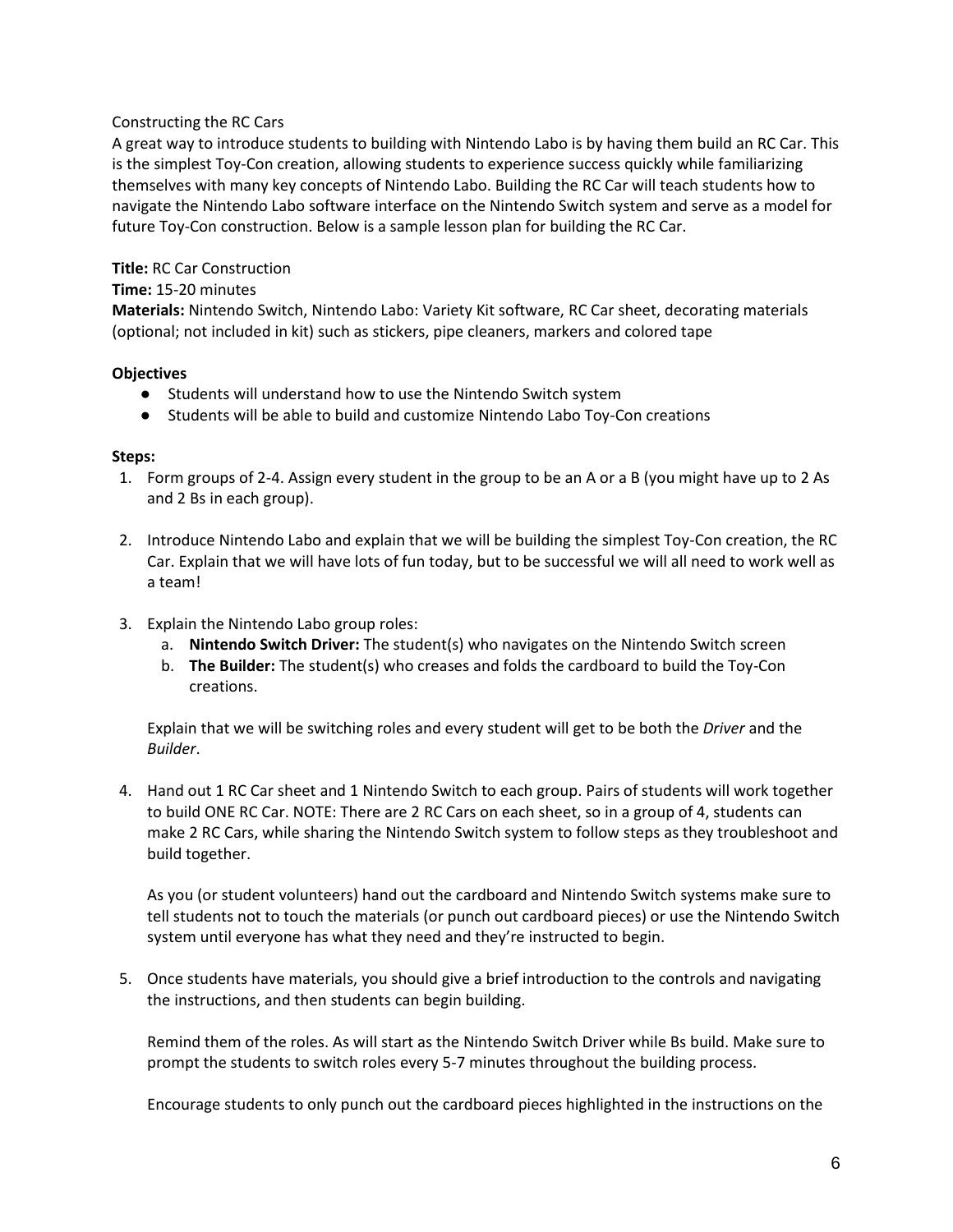Nintendo Switch screen.

As students build, they can either lay the Nintendo Switch system flat on a surface or use the kickstand (on the back of the system), with the goal of positioning it so that all students can see the screen clearly.

- 6. Tell students to pause once they reach the step asking them to insert the Joy-Con controllers into their RC Car. Groups that finish early can begin customizing their vehicles—making sure not to cover the slots on the sides—until all groups are ready to complete the final step and begin the Play experience.
- 7. Debrief Bring students back together to discuss their experience. Possible debrief questions: What did it take to be a good builder? What helped you do it well? What challenges did you experience? How did you collaborate? What do you imagine will be important as we build more complex Toy-Con creations?

## **PLAY**

## *Mini-Lesson: Playing with Nintendo Labo*

Playing and Designing with the RC Cars

There are many fun things students can do in the Play phase after building RC Cars! First and foremost, students should learn more about how the Nintendo Switch system works and how it is able to bring Toy-Con creations to life. Then they can play with their RC Cars and explore how to control them using the Nintendo Switch system. They can race, they can joust, they can design obstacle courses to navigate their RC Cars through...the fun is endless! Below is a lesson plan for a relay race.

**Title:** RC Car Play **Time:** 20-30 minutes **Materials:** Nintendo Switch, RC Car, Tape, Reflective Stickers

## **Objectives**

- Students will know that the Nintendo Switch system has wireless Joy-Con controllers, which vibrate and that the right Joy-Con has an IR Motion Camera
- Students will understand that the Nintendo Switch system causes the Joy-Con controllers to vibrate, which makes the RC Car move
- Students will be able to use the Nintendo Switch system to control the RC Car

## **Steps:**

*Prior to the lesson: Please note that RC Cars function most effectively on even, smooth surfaces (i.e. not shaggy carpet!). Make sure to test your flooring with RC Car prior to the lesson. RC Cars should not be used on desks or counters.*

- 1. Demonstrate how to use the Nintendo Switch system to control the RC Car
	- a. Come back together as a group and sit in a circle to demo the RC Car controls.
	- b. Give a mini-lesson on Nintendo Switch. Introduce the console and the Joy-Con controllers and show how the controllers detach from the console and work wirelessly.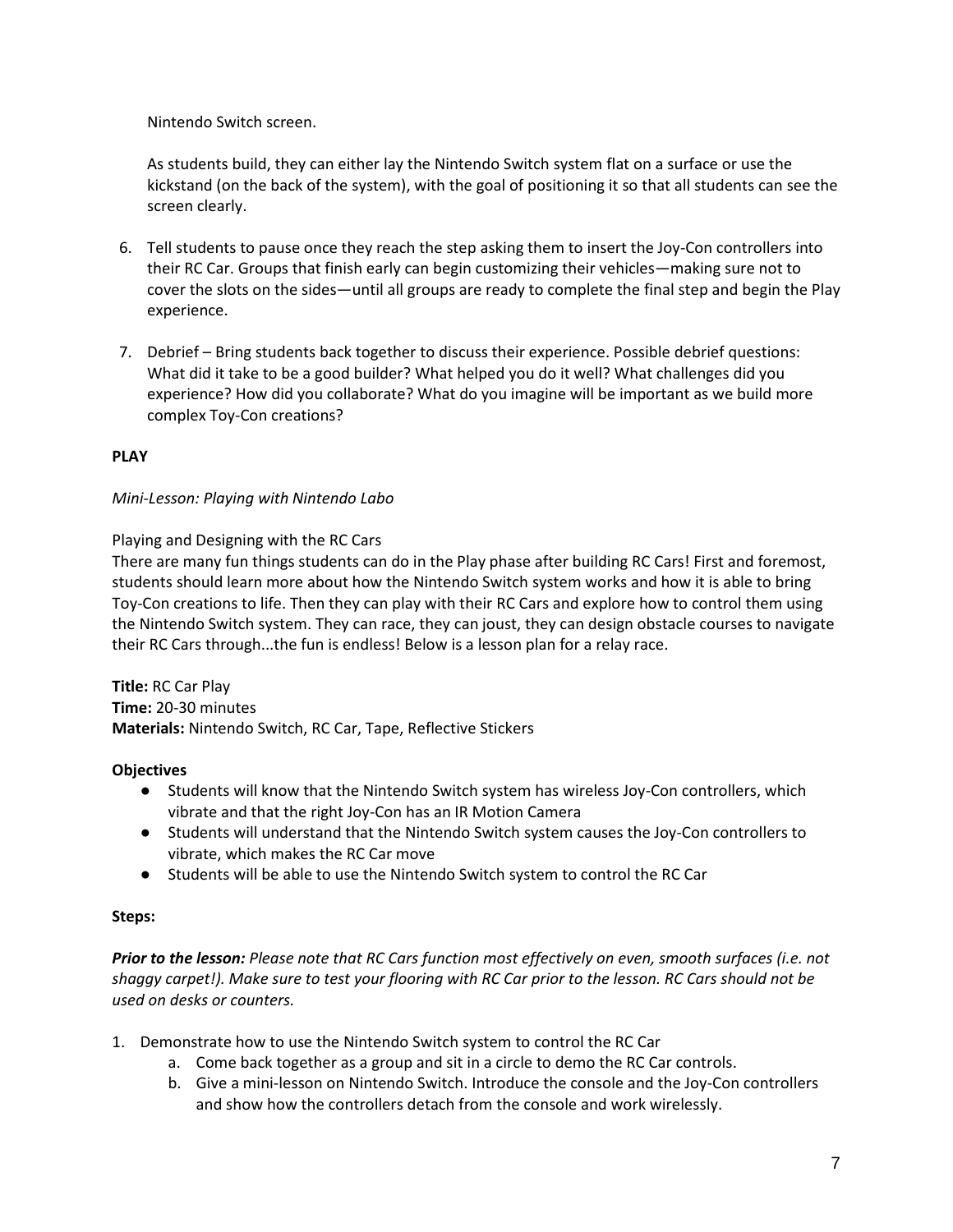- c. Demonstrate how to use the Nintendo Switch touchscreen and how to control the RC Car using the onscreen controls.
- d. Discuss how the vibration and vibration frequency affects the speed of the RC Car.
- e. Explore the IR Motion Camera features and other functionality of the Joy-Con controllers. Put your hand in front of the right Joy-Con controller and show students the camera picture on the RC Car controls on the Nintendo Switch console. Introduce what an infrared camera is and explain that the camera can see basic shapes and movement of objects directly in front of it.
- f. Ask for two student volunteers to take a turn, each controlling an RC Car. Give each student a turn, tackling some challenges together. For example, try moving toward a specific goal, race a partner, place the RC Car under a cardboard box and use the "night vision" camera to find a hidden object.
- g. Model how the reflective stickers (included in the Nintendo Labo kit) work to affect the path of the RC Car. Put a reflective sticker on one of the street signs included on the cardboard sheet with the RC Cars. Switch the RC Car controls into auto mode, and show how the car will follow the sign.
- 2. Students come together to participate in a relay race
	- a. Tell the students that they're going to compete in a relay race with the goal of being the first RC Car to get to the finish line.
	- b. Mark a starting line and a finish line on the floor with tape, around 3-4 feet apart.
	- c. Each team should place their RC Car on the starting line and stand in a line behind their RC Car. Each student will have 10 seconds to be the Driver on the Nintendo Switch system and control their RC Car. When 10 seconds are up, the first Driver passes the Nintendo Switch to the next student in line and runs to the back of the line. They continue changing drivers every 10 seconds. First team to the line wins!
	- d. Make sure to remind students to hold the Nintendo Switch system with BOTH hands when passing between their teammates.

Other fun Play activities to do with the RC Car:

- **Jousting Match** 
	- Create a "Ring" by marking off around a square-foot with tape on the floor. Two RC Cars battle each other to knock the other RC Car out of the designated ring. With students, brainstorm what makes an ideal jousting body for the RC Car, thinking about weight, size, and accessories of the vehicle. Give students some time to create the "Perfect Jousting RC Car."

## ● **Obstacle Course**

○ Students create obstacle courses for another to navigate their RC Cars through.

## **DISCOVER**

Below is a lesson plan for how to introduce Toy-Con Garage and for giving students some basic challenges in Toy-Con Garage.

*Mini-Lesson: Discovering with Nintendo Labo* 

**Title:** Intro to Toy-Con Garage! **Time:** 30-40 minutes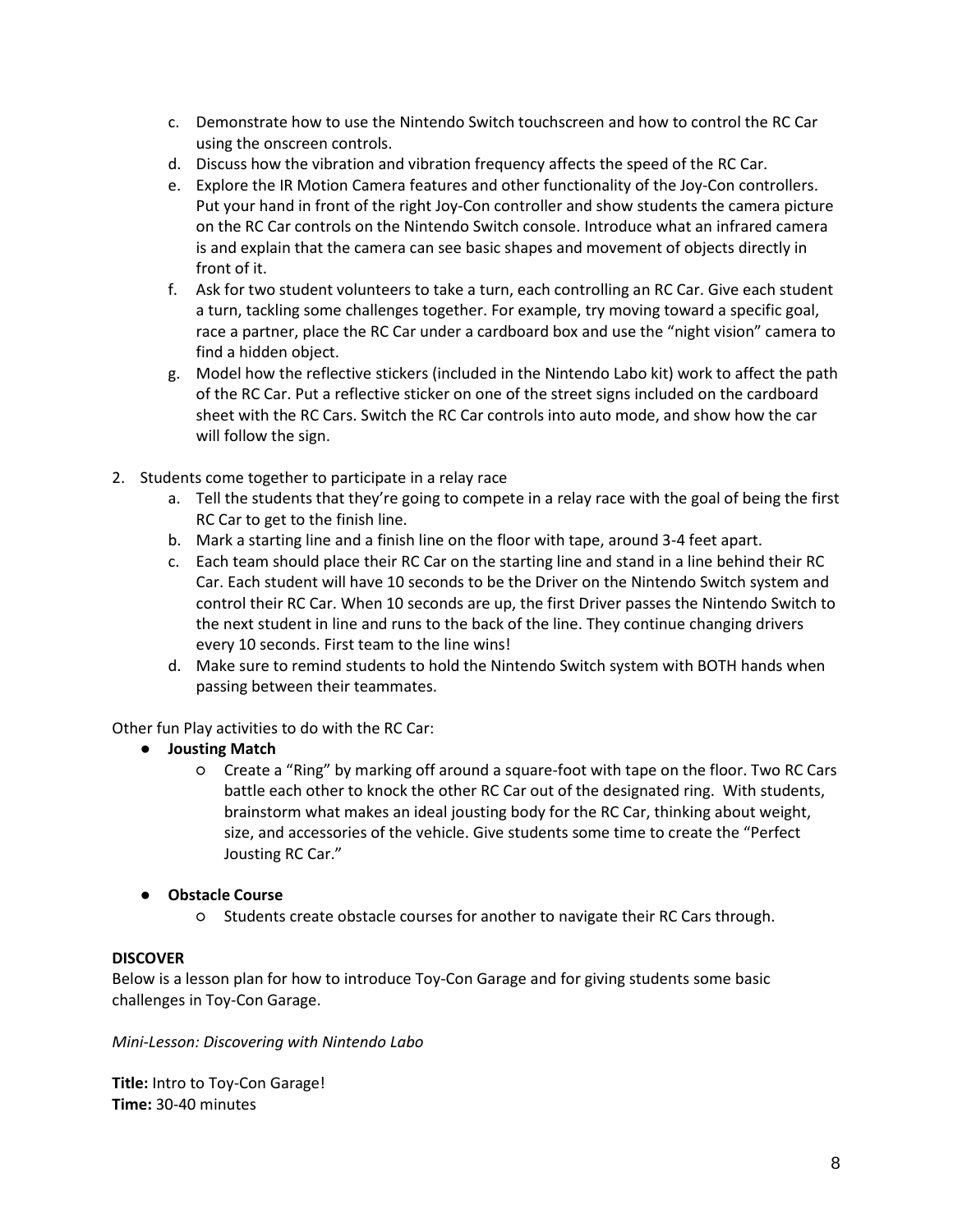#### **Materials:** Nintendo Switch **Objectives**

- Students will understand what inputs and outputs are
- Students will understand what they can do with Toy-Con Garage

## **Steps:**

- 1. Come together as a group and sit in a circle to explore what Toy-Con Garage can do. Begin by asking students: Who knows what it means to program or code? Has anyone played with robotics or done any other basic programming? Explain that you're going to do some basic programming with Nintendo Labo in a cool "secret lab" in the software called Toy-Con Garage, which allows you to create basic new behaviors for your Toy-Con creations.
- 2. Show 1-2 examples of creations that people have made to provide context/inspiration. This is a great resource for finding cool examples[: https://labo.nintendo.com/share/.](https://labo.nintendo.com/share/)
- 3. Introduce what an input and output is and how to connect these nodes to create interactions. Introduce possible inputs and outputs in the software and experiment together to see how it works. For instance, discuss how hitting a light switch is an example of an input with an output of a light going on. Ask students if they can think of other inputs and outputs that they see every day. Introduce possible inputs and outputs in the software and experiment together to see how it works.
- 4. Have students complete scaffolded challenges in Toy-Con Garage.

**Challenge 1:** Tell students to create an input of touch. They'll press input and then select "If Touched." Give students 5-8 minutes to play around with outputs to create a simple touch interaction (for example: light up when touched). Ask groups to share what they created.

**Challenge 2:** Now students have a basic understanding of how to select inputs and outputs to create basic interactions. Their next challenge is to turn one Joy-Con controller into a musical instrument! Tell them the input they'll be using is "If a Button Is Pressed." Show them how to click settings on the *If a Button is Pressed* input to select which button they're programming. When opened, the settings for *If a Button Is Pressed* defaults to all buttons on the Joy-Con controller they've selected, so they'll have to deselect all buttons but the one they wish to program.

## <span id="page-9-0"></span>**6. NINTENDO LABO LESSONS**

Now that you've done some mini-challenges with your students, you're ready to dive in and explore more! Below are some sample lessons that you can do with your students after they've built and experimented with the RC Car. We recommend building either the Fishing Rod or the Motorbike. They each take around 2 hours to build in a classroom context. Once students have built the Fishing Rod or Motorbike, they'll be very familiar with Nintendo Labo, and they'll be able to let their imaginations run wild and make their own Toy-Con creations using Toy-Con Garage!

**Title: Fishing Rod Time:** 3-4 hours **Materials:** Nintendo Switch, Fishing Rod cardboard sheets **Objectives**

● Students will be able to build the Toy-Con Fishing Rod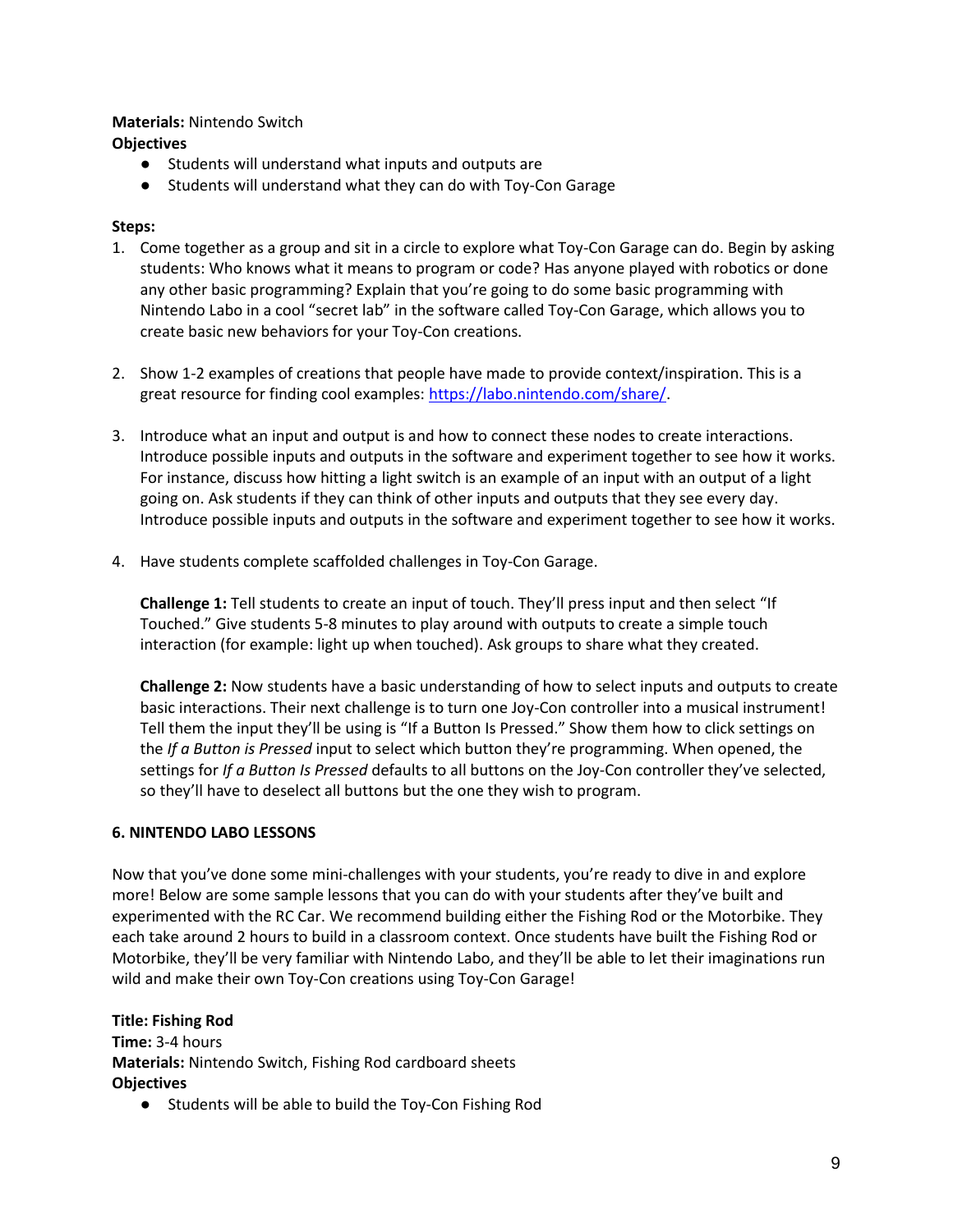● Students will be able to play with the Toy-Con Fishing Rod

## **Steps:**

## *Make*

- 1. Explain that you will now be leveling up your Nintendo Labo building skills. You're going to build something much more complicated than the RC Car - the Fishing Rod. We'll need to collaborate and work together as a team. Ask students:
	- What did we learn from building the RC Car?
	- What should we keep in mind as we begin building the Fishing Rod?
	- What strategies should we remember that helped us in working well as a team?
- 2. Organize students into groups of 3-4.
- 3. Hand out materials for the Toy-Con Fishing Rod and one Nintendo Switch system to each small group. Students will work in their small group to build one Fishing Rod together.
- 4. As you (or student volunteers) hand out the cardboard and Nintendo Switch systems, tell students not to touch the materials or Nintendo Switch until everyone has what they need and are instructed to begin.
- 5. Assign each student in the group to be an A, B, C or D. The As will start as the Nintendo Switch Drivers, Bs are Builders, Cs are Project Managers, and Ds are Fun Patrol. Change roles every 8-10 minutes.
- 6. Once students have materials, they can begin building. Encourage students to only punch out the cardboard pieces highlighted in the instructions on the Nintendo Switch screen.
- 7. As students build, they can either lay the Nintendo Switch system flat on a surface or use the kickstand (on the back of the system), with the goal of positioning it so that all students can see the screen clearly.
- 8. Tell students to pause once they reach the step asking them to insert the Joy-Con controllers into their Fishing Rod. Groups that finish early can begin customizing their Fishing Rods—making sure not to add any decorations that interfere with the string, block the Joy-Con controller slots in the reel/handle, or prevent the reel from rotating/the pole from extending—until all groups are ready to complete the final step and begin the Play experience.

## *Play*

- 1. When students complete their Fishing Rods, they're very eager to test them out! In the Play mode of Nintendo Labo, select Fishing. Introduce the fishing game and how to control the Fishing Rod. Put the Nintendo Switch in the base unit (called the "Ocean") of the Toy-Con creation as instructed on screen, and insert the Joy-Con controllers into the appropriate parts of the Fishing Rod.
- 2. Ask for a student volunteer to fish with their group's Fishing Rod. Ensure the base of the Fishing Rod that holds the Nintendo Switch system—called the "Ocean"—is set on the floor when playing, as noted in the instructions. Give a few students a turn. If you have more than one Fishing Rod built,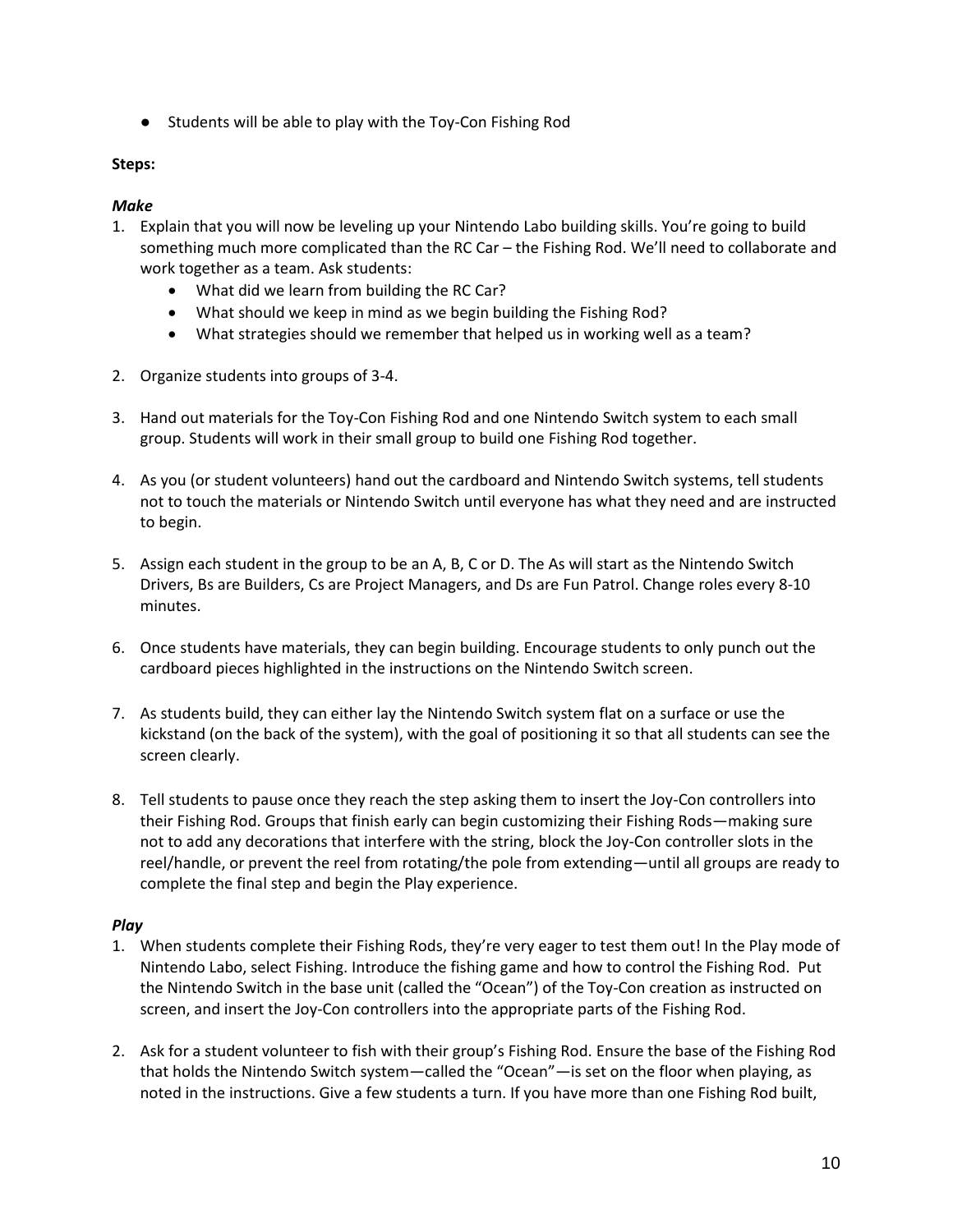you can have 2 small groups playing, each with a Nintendo Switch. Make sure each student gets a turn to play.

3. Using a similar format to the RC Car relay race, teams race to be the first team to catch 5 fish!

Each team places the Ocean on the floor and stands in a line behind their rods. Each student will have 30 seconds to fish. When 30 seconds are up, the first fisher passes their Fishing Rod to the next student in line and runs to the back of the line. They continue rotating every 30 seconds, and the first team to catch 5 fish completes the challenge!

Remind students to hold the Fishing Rod with BOTH hands when passing between their teammates.

## *Discover*

1. Introduce the Toy-Con Garage design challenge: Create an instrument!

*Design Challenge: In groups of 3-4, design and program a new musical instrument! You can turn the Fishing Rod itself into an instrument, or you can program the Nintendo Switch console and Joy-Con controllers into 3 separate instruments. The Design Challenge will culminate with a concert, in which your team will play a song on your instrument(s)!* 

**Title:** Motorbike **Time:** 3-4 hours **Materials:** Nintendo Switch, Motorbike cardboard sheets **Objectives**

- Students will be able to build the Toy-Con Motorbike
- Students will be able to play with the Toy-Con Motorbike

## **Steps:**

## *Make*

- 1. Explain that you will now be leveling up your Nintendo Labo building skills. You're going to build something much more complicated than the RC Car – the Motorbike. We'll need to collaborate and work together as a team. Ask students:
	- What did we learn from building the RC Car?
	- What should we keep in mind as we begin building the Motorbike?
	- What strategies should we remember that helped us in working well as a team?
- 2. Organize students into groups of 3-4.
- 3. Hand out materials for the Toy-Con Motorbike and one Nintendo Switch to each small group. Students will work in their small group to build one Motorbike together.
- 4. As you (or student volunteers) hand out the cardboard and Nintendo Switch systems, tell students not to touch the materials or the Nintendo Switch until everyone has what they need and are instructed to begin.
- 5. Assign each student in the group to be an A, B, C or D. The As will start as the Nintendo Switch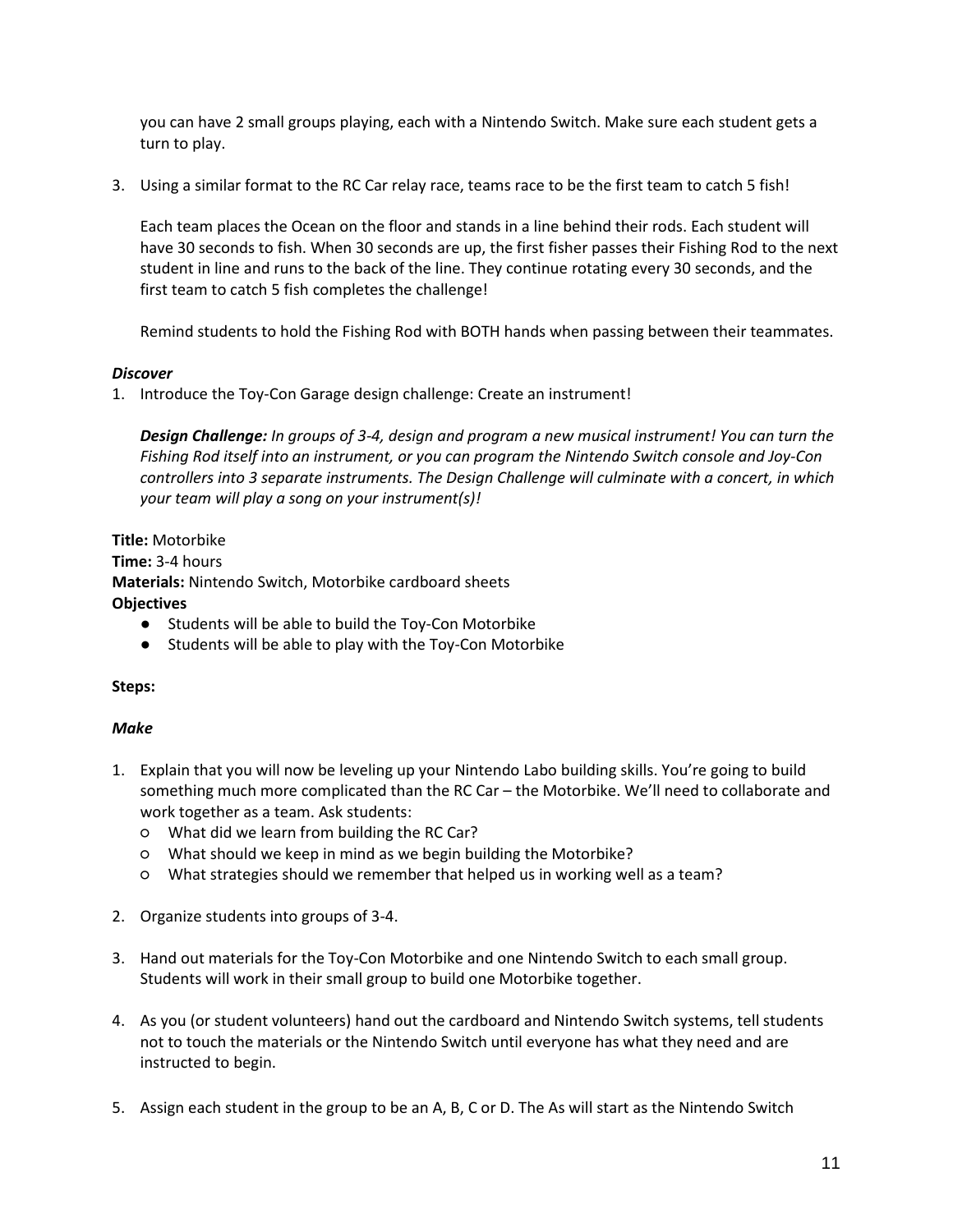Drivers, Bs are Builders, Cs are Project Managers, and Ds are Fun Patrol. Change roles every 8-10 minutes.

- 6. Once students have materials, they can begin building. Encourage students to only punch out the cardboard pieces highlighted in the instructions on the Nintendo Switch screen.
- 7. As students build, they can either lay the Nintendo Switch system flat on a surface or use the kickstand (on the back of the system), with the goal of positioning it so that all students can see the screen clearly.
- 8. Tell students to pause once they reach the step asking them to insert the Joy-Con controllers into their Motorbike. Groups that finish early can begin customizing their Motorbikes—making sure not to add any decorations that interfere with the movement of the handles/base or block the Joy-Con controller slots in the handles—until all groups are ready to complete the final step and begin the Play experience.

## *Play*

- 1. When students complete their Motorbikes, they're very eager to test them out! In the Play mode of Nintendo Labo, select Circuit. Note that the system should be inserted into the Toy-Con creation during play, as shown in the instructions on screen. Introduce the racing game and how to control the Motorbike.
- 2. Ask for a student volunteer to race with their group's Motorbike. Give a few students a turn. If you have more than one Motorbike built, you can have 2 small groups playing, each with a Nintendo Switch system. Make sure each student gets a turn to play.
- 3. Students can now design new tracks to race on. To begin, we recommend reviewing the Racetrack Design and Advanced Racetrack Design tutorials in the Motorbike area of Discover with your students. Next, in their small groups, have students map out new tracks on a sheet of paper. Remind them that for a racetrack to work, the start and end must meet. Once their new tracks are drawn on paper, groups can take turns creating and testing the new tracks on Nintendo Switch. To create a track:
	- o Select Circuit in Play
	- $\circ$  Tap one of the three symbols in the Make your own track! area (each symbol is a save spot for one track)
	- $\circ$  Insert the Joy-Con into the Motorbike as shown on the screen, and follow the instructions there to start making your track by driving along the path you want the track to follow.
		- Note: if the Minibike has been built (its Make instructions are just under and slightly to the right of Motorbike), the Minibike can also be used to make tracks.

## *Discover*

Introduce the Toy-Con Garage design challenge: Create an instrument!

*Design Challenge: In groups of 3-4, design and program a new musical instrument! You can turn the Motorbike itself into an instrument, or you can program the Nintendo Switch console and Joy-Con*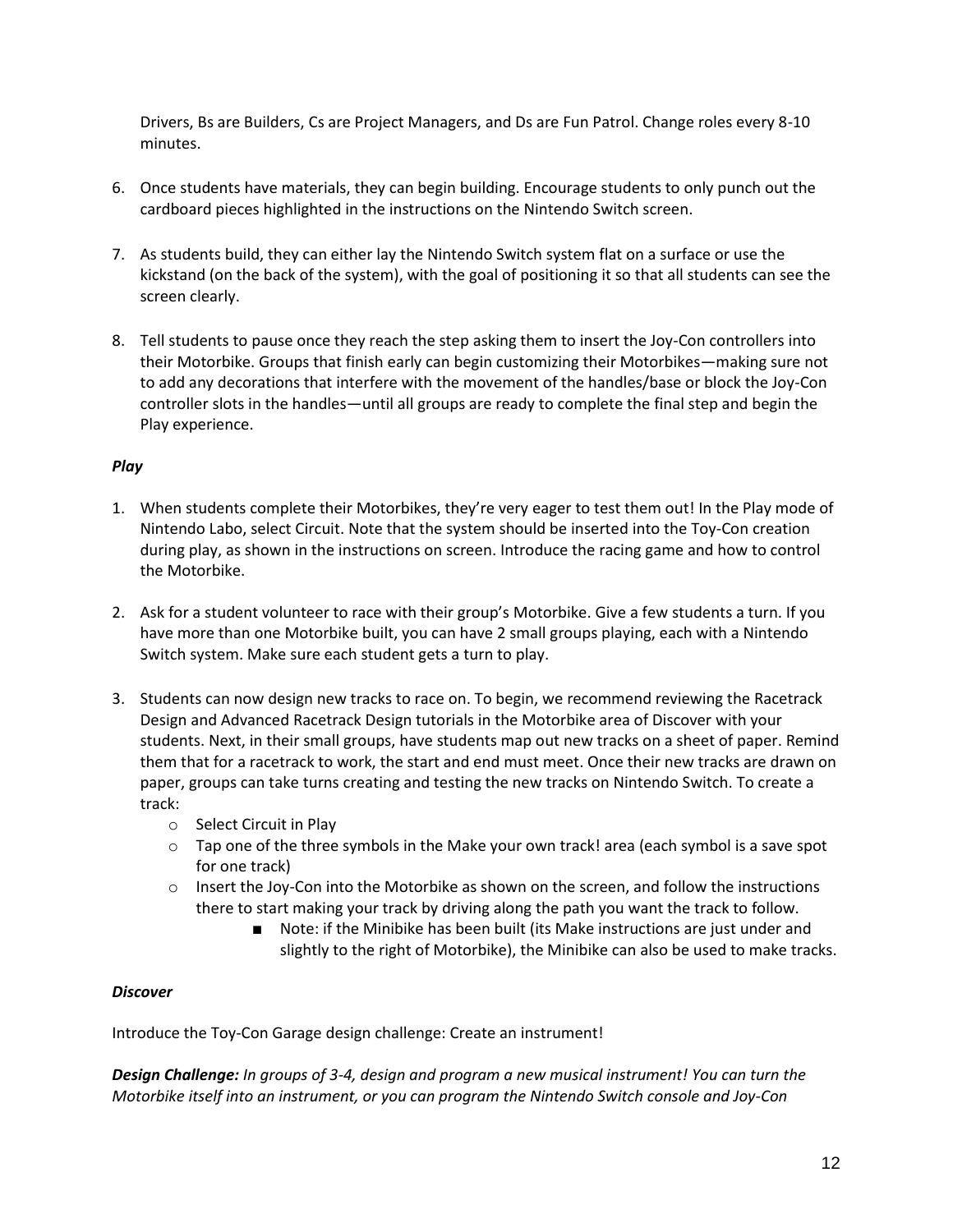*controllers into 3 separate instruments. The Design Challenge will culminate with a concert, in which your team will play a song on your instrument(s)!* 

Once students have built the RC Car and Fishing Rod or Motorbike, they can begin exploring Toy-Con Garage further and can even create their own Toy-Con creations. Below are some ideas about how you might incorporate Nintendo Labo into projects in your classroom.

- Enhance Your RC Car
	- Have students personalize/decorate their RC Cars, designing a unique and creative style for their RC Car.
	- Use Toy-Con Garage to create a new version of the controls for the RC Car. Perhaps they program a different way to trigger the vibrations that move the RC Car or add a third input node on the screen for a horn.
- Game Design Challenges: There are many different game design challenges that you can give your students, some of which include existing Toy-Con Creations, while others require programming with Toy-Con Garage.
	- Students can brainstorm, design and test games/challenges that other students can play using their Toy-Con creations (e.g. obstacle courses, races or jousting tournaments).
	- Students create games modeled on physical games (e.g. soccer, bowling, or dodgeball) that can be played with the RC Car and Nintendo Switch. Students might bring in other materials such as small balls, blocks, or cardboard.
	- Students design and program simple games on the Nintendo Switch system using Toy-Con Garage.
- Animal Design Challenge
	- Students design and construct an "animal" that moves using prototyping materials and Toy-Con Garage.
- **Musical Instrument Challenge** 
	- Students design and construct musical instruments of various kinds (guitars, drums, pianos, etc.) and perform with them (solo or in a band).
	- Advanced music students can apply music theory to create specialized instruments that include chords, progressions, etc.
- **Interactive Toy Invention** 
	- Students choose an audience then design and construct a toy (e.g. spaceship, doll, tool) for that audience using prototyping materials. They add interactivity using Toy-Con Garage to sell the "fantasy" of that toy, such as triggering sound effects when interacted with in a certain way.
- Computer Science techniques (applicable to any project)
	- Students apply computational thinking by using advanced Toy-Con Garage settings, such as the Counter, AND, and NOT nodes.
- **Tech Analysis** 
	- Students explore, investigate, and list different technologies (i.e., each node and its different settings) that the Nintendo Switch, Toy-Con Creations, and Toy-Con Garage can offer, and build interactive demos that prove what they learned.
- Diorama/Installation Art
	- Students use construction paper and other materials to build a scene that uses the Nintendo Switch system as a backdrop and uses the "Light Up Screen" output to illuminate the scene through cut-out shapes in the paper. Advanced students might create interactive ways to make different parts light up or even animate.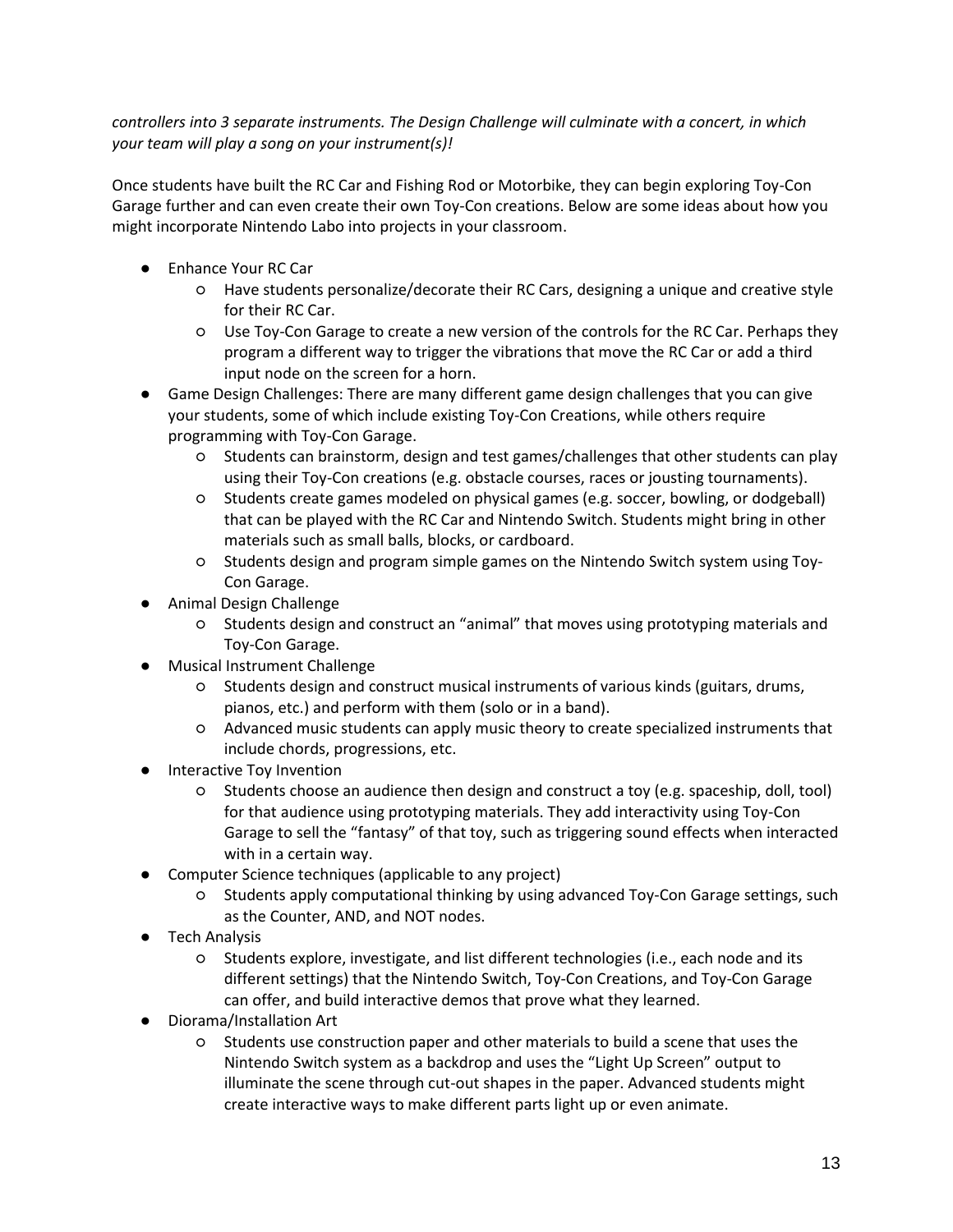- Mini challenges
	- Students receive a list of mini-challenges that utilize various features of the Nintendo Switch system and Toy-Con Garage mode and build their familiarity with how to use them. Challenges could include things like "Use an AND node to create an output that requires two different inputs at the same time," or "Create a sound effect that changes its pitch when you tilt the Joy-Con controller." Different challenges could be worth points, and groups of students can compete to get the most points within a period of time.
- **Invention** 
	- Students design and prototype a device that helps solve an everyday problem or make life easier and more convenient in some way (e.g., an alarm clock that requires a special interaction to turn it off or a pet-food dispenser that is activated by certain movements).

## <span id="page-14-0"></span>**7. LESSON-PLAN DESIGN**

You're now a Nintendo Labo expert and can begin brainstorming and designing new ways to incorporate Nintendo Labo into your curriculum! We encourage you to think about where you might bring in Nintendo Labo as an assessment tool for students to show what they know, similar to how you might have students write an essay, create a slideshow or video, or create a physical art piece or model. Encourage interesting, organic uses of Nintendo Labo across curricular areas in your classroom to activate learning that is both personalized and student-driven.

As you begin designing your own projects using Nintendo Labo, you may find it helpful to think through and use the following project-planning framework, especially as students are getting started with Nintendo Labo. Remember to include elements from Make, Play and Discover to get them comfortable!

## **Setting the Stage:**

Start by setting the stage for your students and give students an opportunity to familiarize themselves with the content/topic, what they will be doing, what the challenge will be or what they will be designing, etc. This may include brainstorming, discussion, and defining the lesson objective.

Questions to consider:

- What prior knowledge might help students with this lesson, and how can you activate this knowledge?
- How can you help students begin to generate questions to engage them in the project and their designs?

## **Making Connections:**

Help your students see relevance to the real world and their everyday learning by drawing upon actual objects, events, experiences and situations. By making connections between the project they are doing and real-life experiences, it allows students to experience or practice different concepts and skills.

Questions to consider:

- How will you make connections between this project and past experiences?
- What materials could they engage with to help build necessary knowledge and understanding? For example, you may want to have students watch video clips, read something or interview people. Perhaps they will need to go on a field trip to see real-world examples or explore inspiring examples online of what others have done with Nintendo Labo.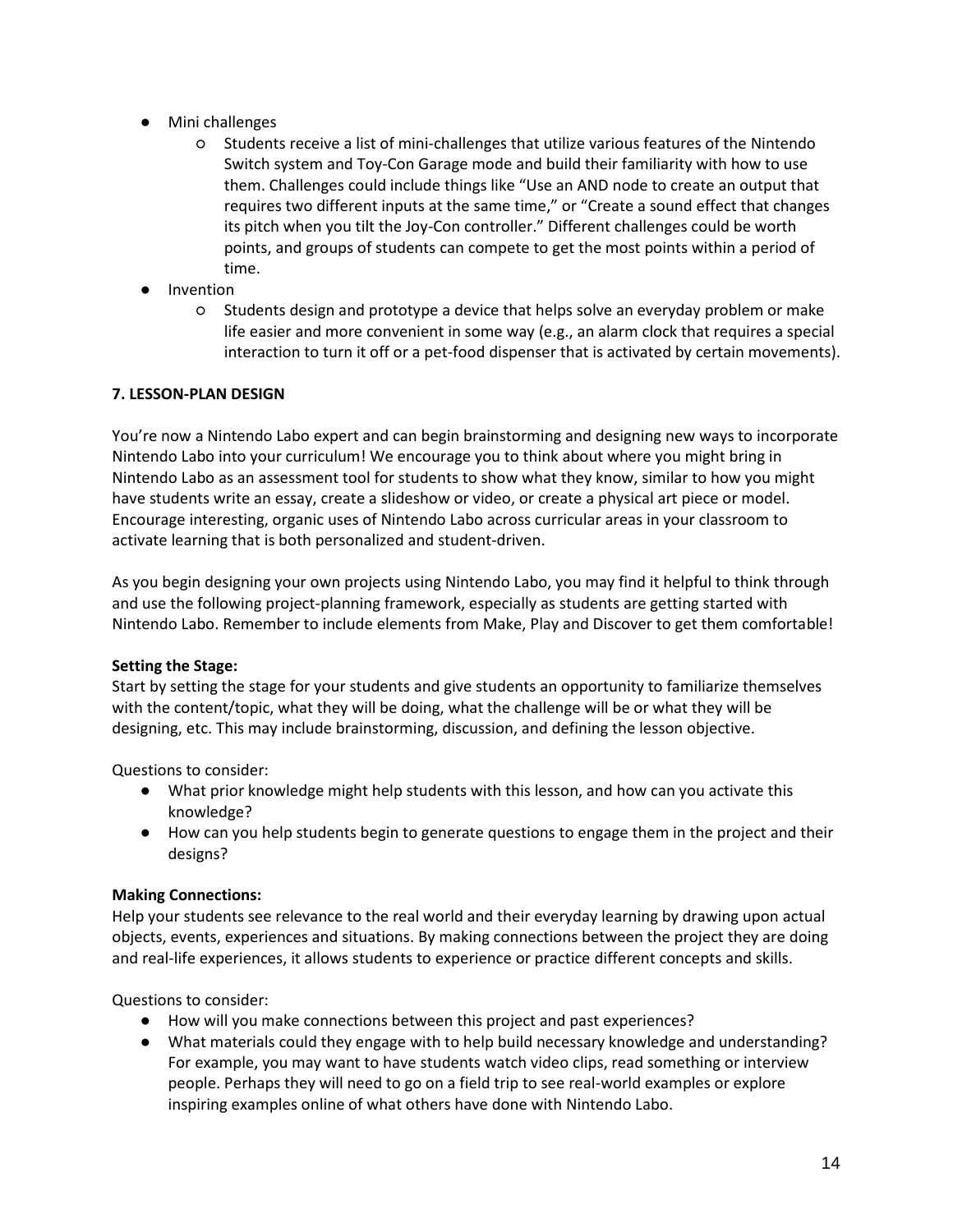● What mini-lessons and challenges have prepared the students or are needed to prepare the students for this larger challenge?

## **Brainstorm Ideas and Plan:**

Once you have helped your students understand how the project they will work on fits into their broader learning and their world, they are ready to start to think about how to bring their ideas to life using Nintendo Labo. Give students time to brainstorm what their project will look like and what their final project will be able to do. Introduce them to different brainstorming tools such as capture/cluster, a brainstorming tool in which students write ideas on sticky notes and then cluster the notes into buckets or common themes, and mind-mapping. Help them create a project plan by thinking through the steps they will need to complete to get the project done.

Questions to consider:

- What kind of rubric can I give students to help them understand and plan to meet project expectations?
- Will students be working in groups or individually?
- How will students show their work?
- What choices will students have?

You might consider providing students with a Planning Tool, as they embark on this project. See example on the next page: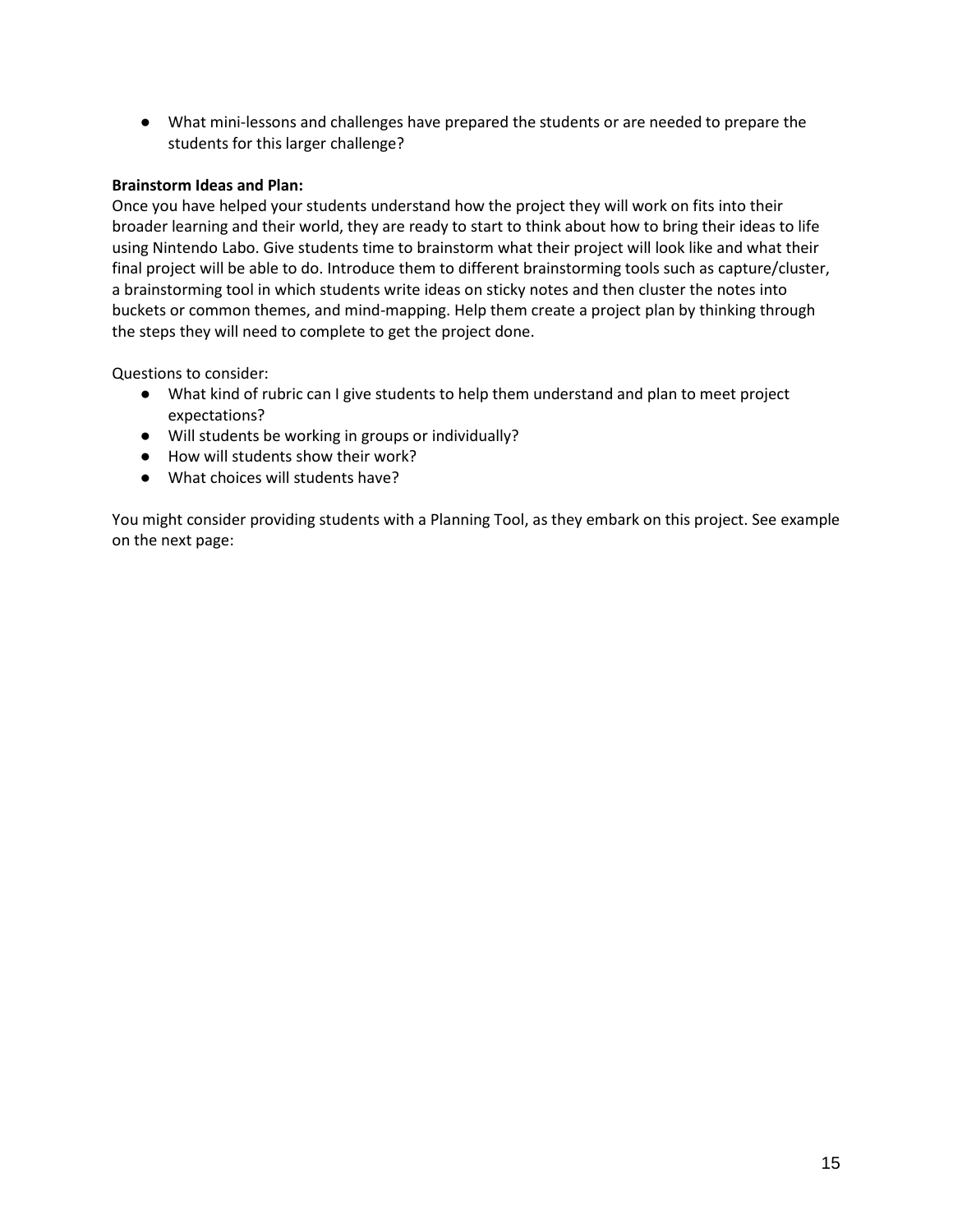| <b>STUDENT PLANNING TOOL</b>                                                                                  |  |  |  |
|---------------------------------------------------------------------------------------------------------------|--|--|--|
| Project Name:                                                                                                 |  |  |  |
| Project Team:                                                                                                 |  |  |  |
| <b>PROJECT BRIEF</b><br>Describe (write or draw) your project idea:                                           |  |  |  |
| How will you know if your project is a success?                                                               |  |  |  |
| TASKS:<br>What tasks will you need to complete to reach your goal, and who will be responsible for each step? |  |  |  |
| <b>TASK</b><br>TEAM MEMBER(S)                                                                                 |  |  |  |
| 1.                                                                                                            |  |  |  |
| 2.                                                                                                            |  |  |  |
| 3.                                                                                                            |  |  |  |
| 4.                                                                                                            |  |  |  |
| 5.                                                                                                            |  |  |  |
| 6.                                                                                                            |  |  |  |
| 7.                                                                                                            |  |  |  |
| <b>TOOLS</b>                                                                                                  |  |  |  |
| Equipment:                                                                                                    |  |  |  |
| Materials:                                                                                                    |  |  |  |
| Resources:                                                                                                    |  |  |  |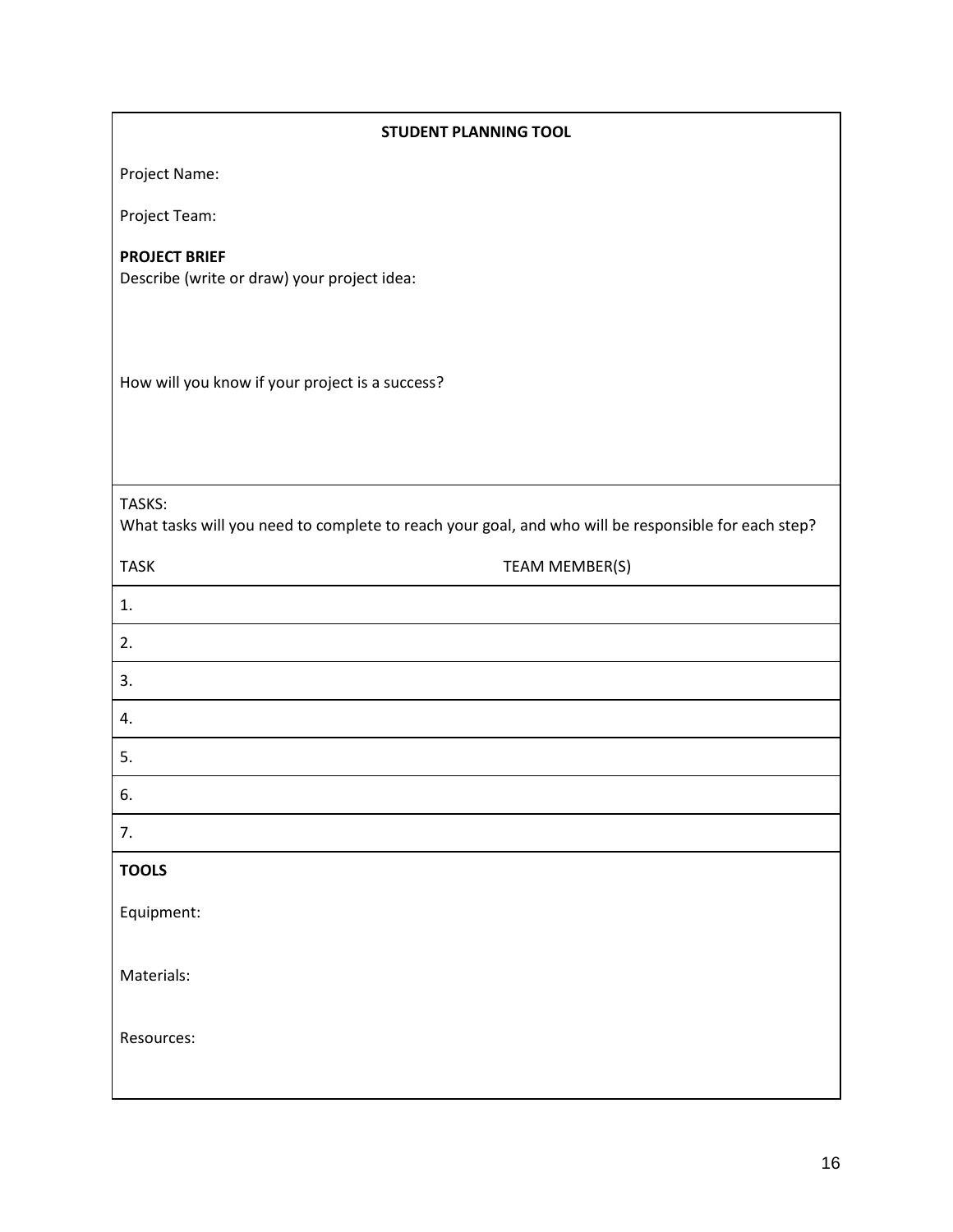## **Project Design and Prototyping:**

Now that students have a project plan, they're ready to embark on their project design and creation. During this time, students will conceptualize and verbalize their thinking and demonstrate their learning through the development of prototypes. They'll need time to prototype their Toy-Con creations as well as the Toy-Con Garage inputs and outputs.

Questions to consider:

- How will you structure the prototyping process for your students? Will you create a scaffolded process for students? Are there specific steps they must follow?
- What specific programming and domain-specific concepts would be useful for students to understand in order to be successful with this stage of the process?
- What concepts can students discover through experimentation with Toy-Con Garage, and what concepts are best taught through explicit instruction?
- What steps would help students refine and improve their design?
- What questions can you ask to further guide students' thinking and focus them on the goals of the challenge?
- How can you encourage student iteration?
- How and from whom will your students get feedback on their design?

## **Sharing and Reflecting:**

Now is the time for students to share their work with the class or a larger audience and reflect on the success of their projects. Think about how you will structure the sharing process. You might consider organizing an information night where you invite parents and allow students to describe their projects and engage in self-reflection.

Questions to Consider:

- How will students share and document their work?
- How will students know and judge if their design was successful?
- How will you determine if students have met the lesson objectives?

Use the Teacher Planning tool below to support you in designing Nintendo Labo lessons for your classroom.

| <b>STEP</b>               | <b>WHAT ARE STUDENTS DOING?</b>                                                                                                                     |
|---------------------------|-----------------------------------------------------------------------------------------------------------------------------------------------------|
| <b>Setting the Stage</b>  | What prior knowledge might help students with this lesson, and how can<br>you activate this knowledge?                                              |
|                           | How can you help students begin to generate questions to engage them in<br>the project and their designs?                                           |
| <b>Making Connections</b> | How will you make connections between this project and past experiences?<br>What materials could they engage with to help build necessary knowledge |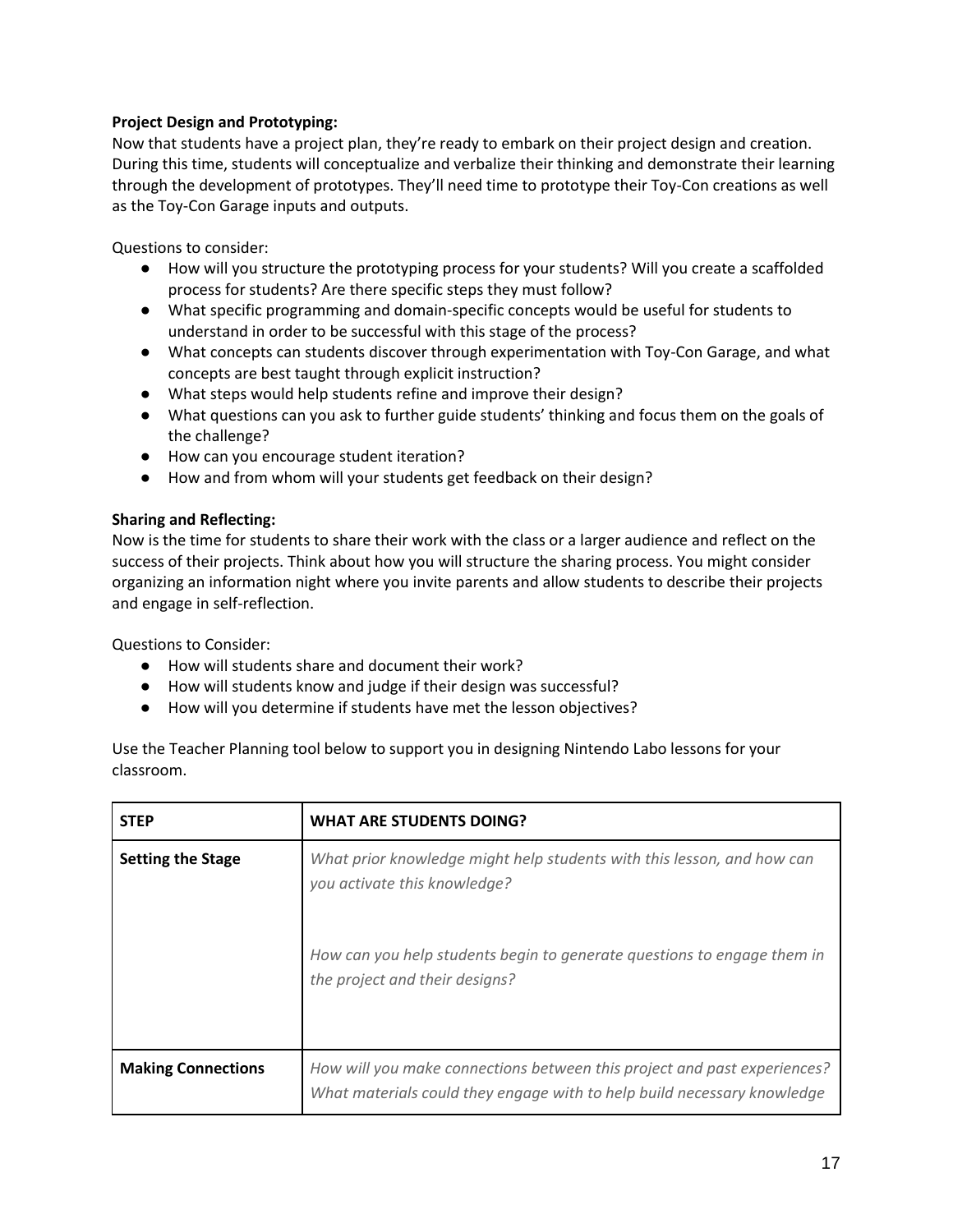|                                          | and understanding?                                                                                                                                      |
|------------------------------------------|---------------------------------------------------------------------------------------------------------------------------------------------------------|
|                                          | What mini lessons and challenges have prepared the students or are<br>needed to prepare the students for this larger challenge?                         |
|                                          | What specific programming and domain-specific concepts would be useful<br>for students to understand in order to be successful?                         |
|                                          | What concepts can students discover through experimentation with Toy-<br>Con Garage, and what concepts are best taught through explicit<br>instruction? |
|                                          |                                                                                                                                                         |
| <b>Brainstorm and Plan</b>               | What kind of rubric can I give students to help them understand and plan<br>to meet project expectations?                                               |
|                                          | Will students be working in groups or individually?                                                                                                     |
|                                          | How will students show their work?                                                                                                                      |
|                                          | What choices will students have?                                                                                                                        |
|                                          |                                                                                                                                                         |
| <b>Project Design and</b><br>Prototyping | How will you structure the prototyping process for your students?                                                                                       |
|                                          | What steps would help students refine and improve their design?                                                                                         |
|                                          | What questions can you ask to further guide students' thinking and focus<br>them on the goals of the challenge?                                         |
|                                          |                                                                                                                                                         |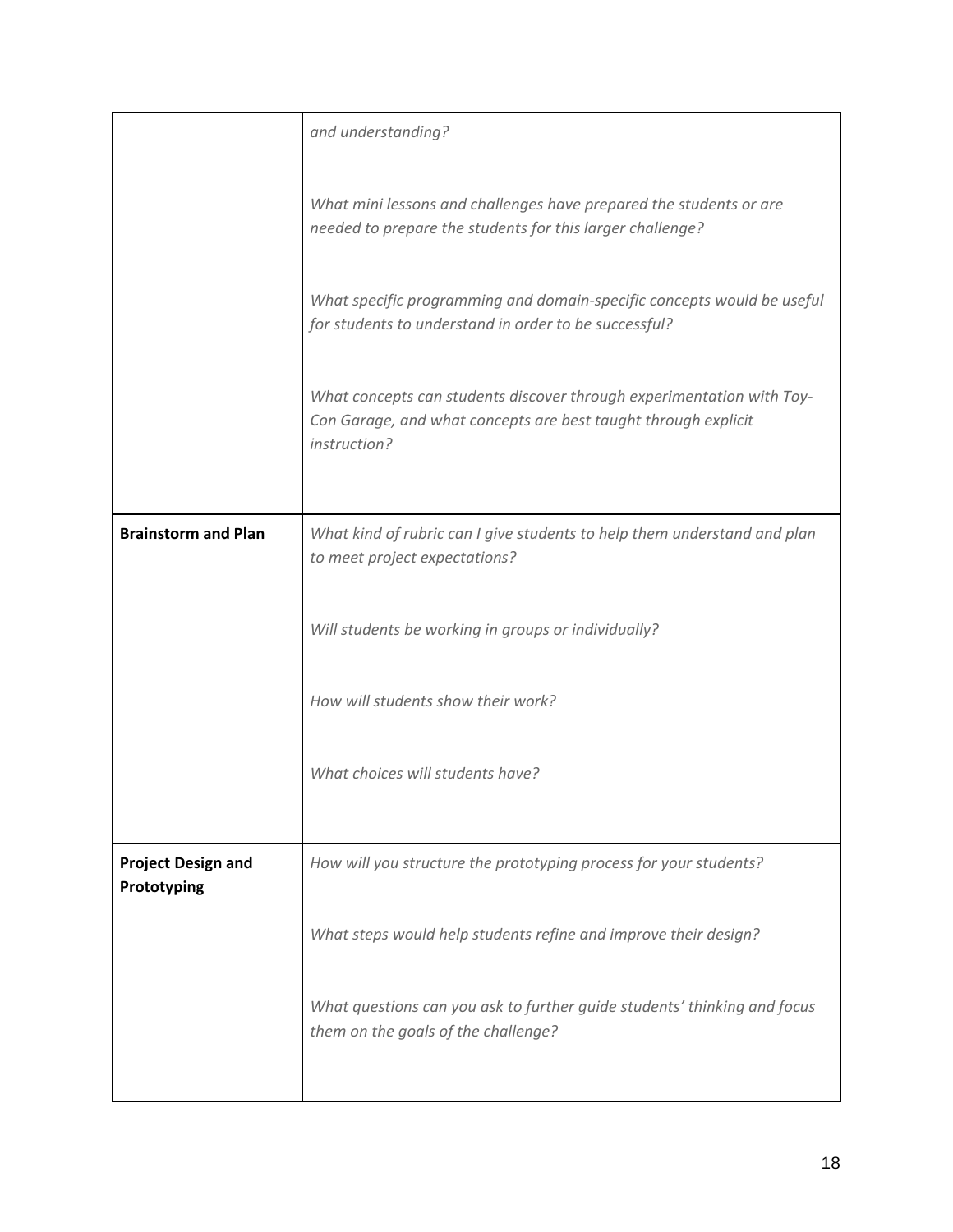|                               | How can you encourage student iteration?<br>How and from whom will your students get feedback on their design? |
|-------------------------------|----------------------------------------------------------------------------------------------------------------|
| <b>Sharing and Reflecting</b> | How will students share and document their work?                                                               |
|                               | How will students know and judge if their design was successful?                                               |
|                               | How will you determine if students have met the lesson objectives?                                             |

## <span id="page-19-0"></span>**8. NINTENDO LABO TIPS & TRICKS**

Share the following tips & tricks with your students to empower them to repair and troubleshoot any issues with their creations, decorate them, and more.

## **a. Solving Common Problems**

## *Minor Cardboard Repairs*

- Accidents happen, but have no fear! One of the great things about cardboard is that it's very easy to repair. For small rips and tears, a small piece of tape is often all you need.
- If you don't want a repair to be obvious, consider using colored tape and making that part of your decorations—a couple of stripes of colored tape can look very flashy and sporty, and no one has to know there's a little rip under there somewhere.

## *Major Cardboard Repairs*

- If a truly catastrophic accident befalls a creation, there's still hope. Don't give up!
- If the part that has been destroyed is part of an official Toy-Con creation, like the RC Car, you can use the original sheet that the part came from as a template to create a replacement part. (Pro tip: Save those sheets!) Simply take the original sheet, place it on top of a piece of new piece of cardboard that is of similar thickness, trace the inside edges of the hole left by the part you need, and then cut it out of the new piece of cardboard. If this new part then needs to be folded, a ruler can make folding in straight lines easier.
- If the part that has been destroyed is not part of an official Toy-Con creation, take the damaged part, place it on top of a piece of cardboard that is of similar thickness, trace the outer edges of the part, and then cut it out of the new piece of cardboard. If this new part then needs to be folded, a ruler can make folding in straight lines easier.
- When creating a replacement part, be sure to cut out any holes or slots that were present on the original part and include all tabs that were present on the original part as well.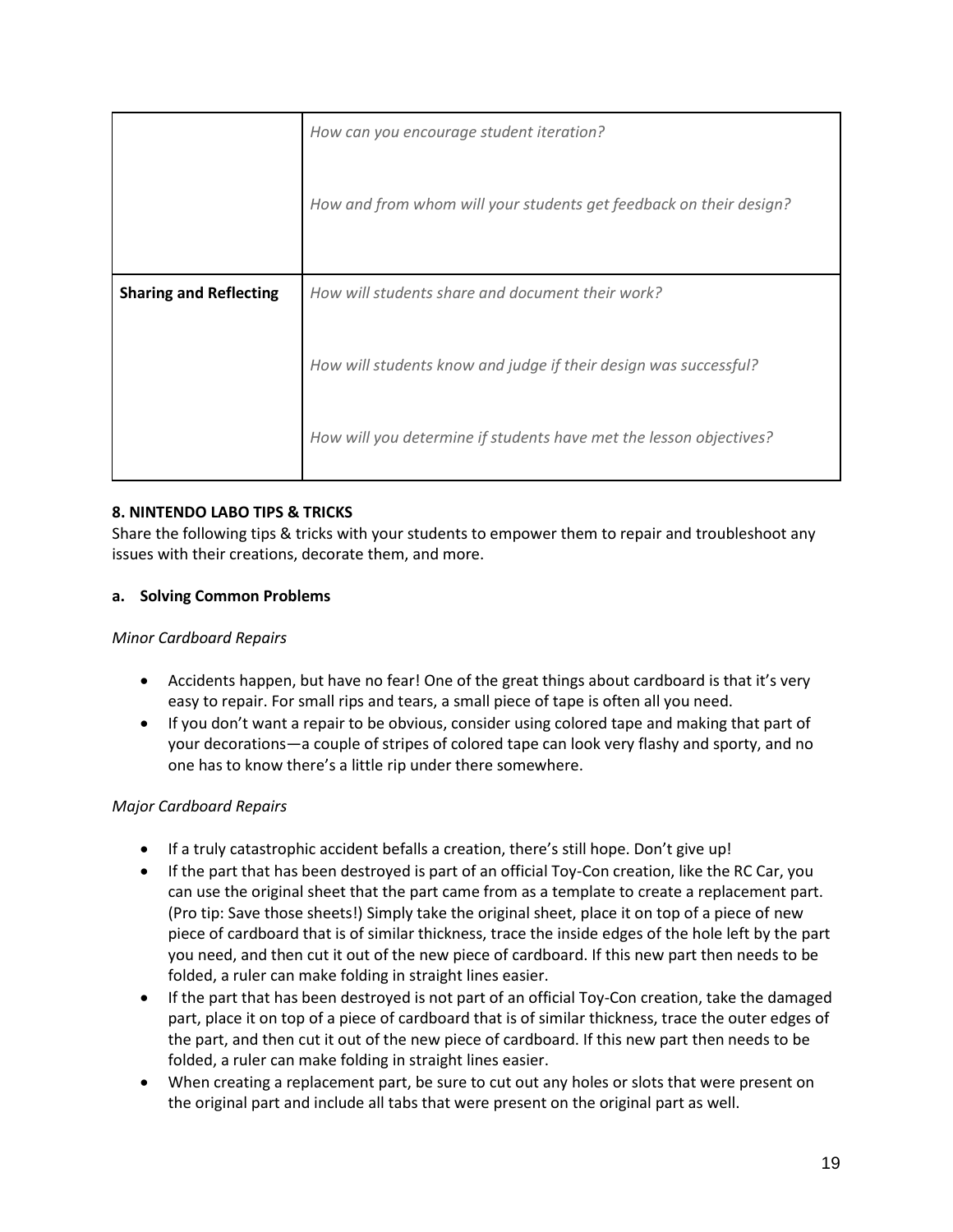## *Mysterious Malfunctions*

- If a creation suddenly stops working as intended, please refer to this list, which can help identify common issues:
	- o Are the Joy-Con controllers properly inserted in the creation?
	- o Do the Joy-Con controllers still have a charge? (When in doubt, check for lights on the edge that touches the Nintendo Switch system when they are docked. If no lights are visible, attach them to the Nintendo Switch console to recharge.)
	- o Are any reflective stickers coming loose or covered by decorations?
	- o Did any important parts fall off?
	- $\circ$  Are any decorations greatly increasing the creation's weight or throwing it off balance?
	- o If your creation makes use of rubber bands, did any of them snap?
	- o Are any decorations blocking the IR Motion Camera or its field of view?
	- o Is too much light hitting the IR Motion Camera's field of view?
	- $\circ$  Revisit the interactive instructions to ensure everything is folded correctly and the appropriate reflective stickers are attached (if needed).

## **b. Decorating Your Creations**

## *Common Crafting Materials*

- Another great thing about cardboard is that it's so easy to decorate. Everyday crafting materials like colored pens and pencils, construction paper, stickers, felt, feathers, stamps, and pipe cleaners can all be used to personalize a creation and make it unique. The supplies you use to stick things to a creation can be decorative too, if you use something like colorful tape or glittery glue.
- When decorating, please keep in mind that certain parts of a creation shouldn't be altered—an RC Car won't be able to attach properly to a pair of Joy-Con controllers, for example, if the slots on its sides are covered up. Similarly, please be mindful of how much weight you are adding to a creation when you decorate it. Since the RC Car relies on vibrations to move, making it too heavy (for example, by decorating it with lots of clay) might throw it off balance or make it too heavy to move.
- When in doubt, test it out! We recommend attaching decorations you think might affect a creation's performance lightly (for example, with a very small piece of tape) and then trying the creation out to see if everything still works nicely before using more tape or glue to fully attach those decorations to the cardboard.

## *Painting Tips*

- Paints can add a nice pop of color to a creation, but please be mindful of the fact that water and cardboard don't always mix—if cardboard gets too wet, it may warp or more easily tear. For this reason, we recommend using paints that don't require added water—like tempera paints, poster paints, and acrylic paints—when decorating a creation.
- If you really want to use watercolor paints or other paints that require added water, we recommend starting with a very small amount of water in the paint, and we also recommend testing the mixture on a piece of scrap cardboard first.